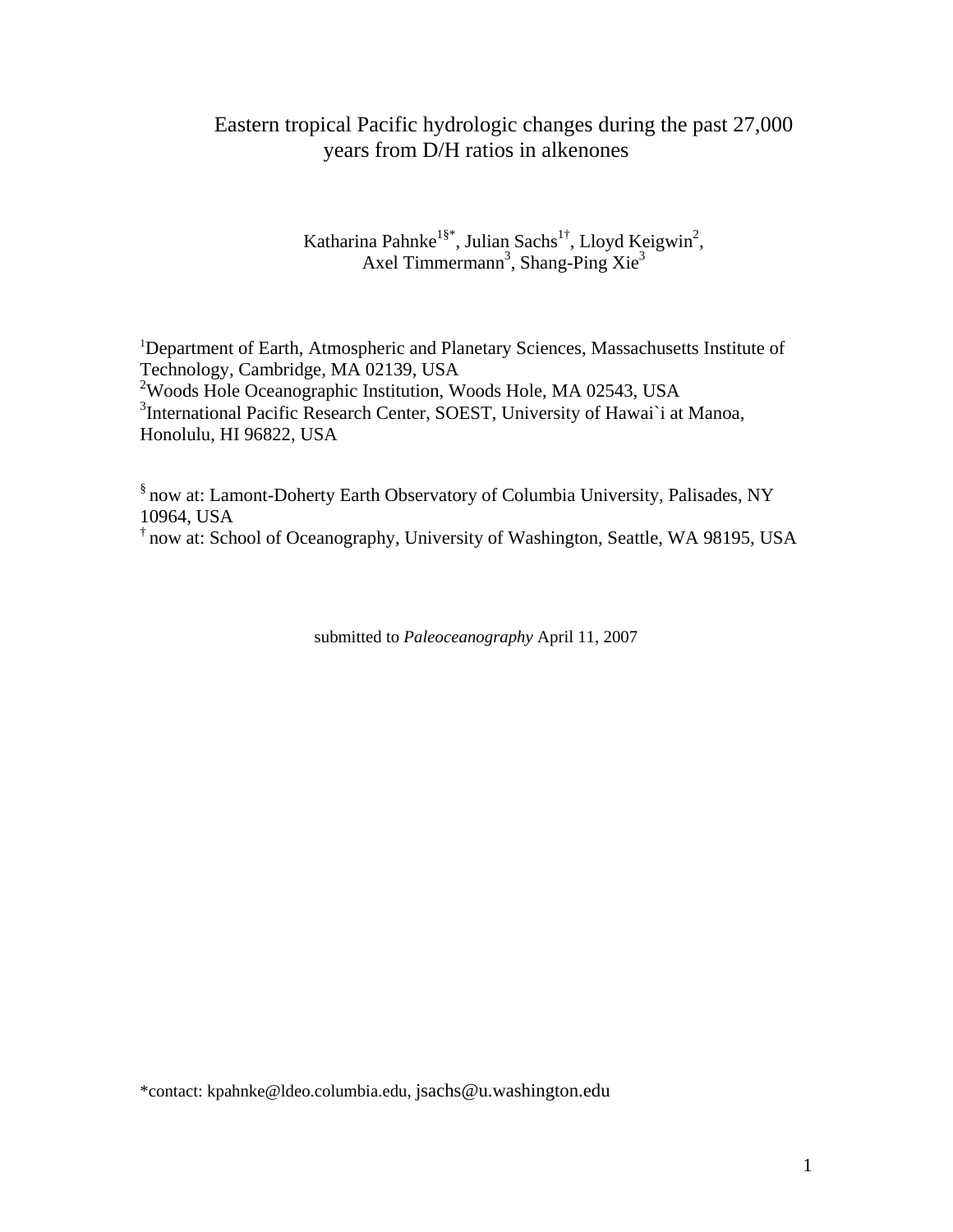# **Abstract**

The tropical Pacific plays a central role in the climate system by providing large diabatic heating that drives the global atmospheric circulation. Quantifying the role of the tropics in late Pleistocene climate change has been hampered by the paucity of paleoclimate records from this region and the lack of realistic transient climate model simulations covering this period. Here we present records of hydrogen isotope ratios (δD) of alkenones from the Panama Basin off the Colombian coast that document hydrologic changes in equatorial South America and the eastern tropical Pacific over the past 27,000 years, and the past three centuries in detail. Comparison of alkenone δD values with instrumental records of precipitation over the past ~100 years suggests that δD can be used as a hydrologic proxy. On long time scales, our records indicate reduced rainfall during the last glacial period that can be explained by a southward shift of the mean position of the Intertropical Convergence Zone and an associated reduction of Pacific moisture transport into Colombia. Precipitation increases at  $\sim$ 17 ka in concert with sea surface temperature (SST) cooling in the North Atlantic and the eastern tropical Pacific. A regional coupled model, forced by negative SST anomalies in the Caribbean, simulates an intensification of northeasterly trade winds across Central America, increased evaporative cooling, and a band of increased rainfall in the northeastern tropical Pacific. These results are consistent with the alkenone SST and δD reconstructions that suggest increasing precipitation and SST cooling at the time of Heinrich event 1.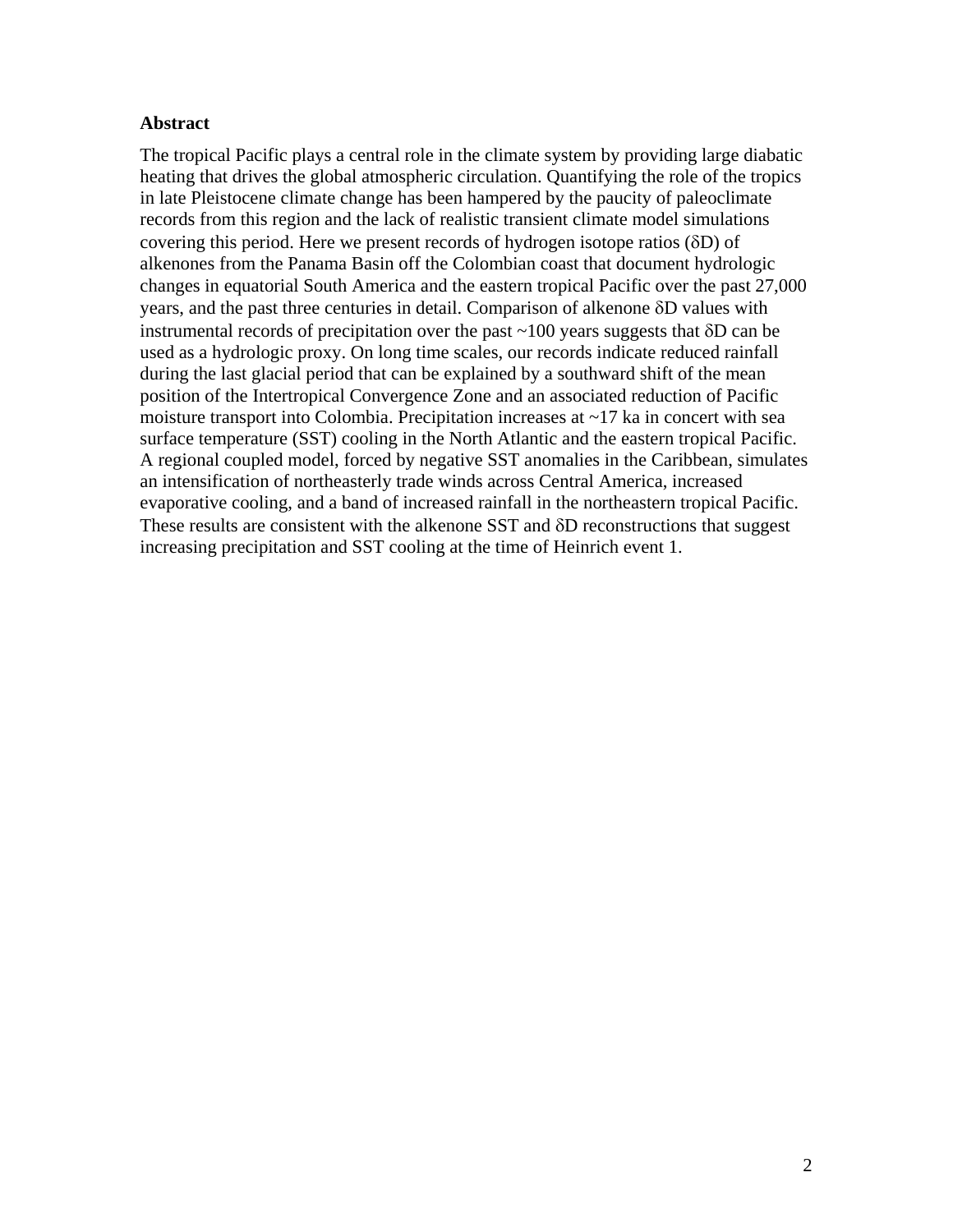#### **1 Introduction**

An ever increasing number of low-latitude paleoclimate records demonstrates that tropical climate underwent substantial temperature and precipitation changes on glacialinterglacial and millennial time scales [e.g., *Benway et al.*, 2006; *Haug et al.*, 2001; *Leduc et al.*, 2007; *Peterson et al.*, 2000; *Peterson and Haug*, 2006; *Wang et al.*, 2004]. Sea surface temperatures (SST) in the tropics were  $2^{\circ}$ -3 $^{\circ}$ C colder during the last glacial maximum (LGM) than during the Holocene [*Koutavas et al.*, 2002; *Stott et al.*, 2002], while terrestrial records indicate air temperature changes of 5-6°C [*Colinvaux et al.*, 1996; *Stute et al.*, 1995]. Precipitation was reduced and northeasterly winds stronger in the Northern Hemisphere tropics during the last glacial and short-lived  $(10^2\t{-}10^3\t{yr})$  cold episodes in the North Atlantic such as the Younger Dryas and Heinrich meltwater events (H-events) [*Bush et al.*, 1992; *Haug et al.*, 2001; *Hooghiemstra and van der Hammen*, 1993; *Hughen et al.*, 1996; *Mora and Pratt*, 2001; *Peterson et al.*, 2000]. At the same time, the southern tropics experienced wetter conditions [*Maslin and Burns*, 2000; *Mayle et al.*, 2004; *Wang et al.*, 2006; *Wang et al.*, 2004]. This precipitation pattern is consistent with meridional shifts of the Intertropical Convergence Zone (ITCZ).

Climate modeling evidence [e.g., *Stouffer et al.*, 2007; *Timmermann et al.*, 2005; *Timmermann et al.*, 2007b; *Zhang and Delworth*, 2005] supports the notion that meltwater pulses in the northern North Atlantic can disrupt the large-scale Atlantic meridional overturning circulation (AMOC) reducing surface density and deep-water formation. A weaker AMOC leads to a decrease of the poleward heat-transport in the North Atlantic [*Stocker and Johnsen*, 2003] and a cooling of surface waters. This cooling enhances the trade wind circulation [*Chiang and Bitz*, 2005; *Krebs and Timmermann*, 2007] and increases evaporation, thereby spreading the cooling southward. The enhanced northeasterly trades and SST cooling in the tropical North Atlantic lead to southward displacement of the Intertropical Convergence Zone, documented by instrumental observations [*Chiang*, 2005; *Xie and Carton*, 2004], and reflected in tropical paleo-proxy records by precipitation changes. The southward shift of the ITCZ in the Atlantic has also been shown to play a key role in the recovery of the AMOC after a major shutdown [*Krebs and Timmermann*, 2007].

Cooling in the Caribbean generates an anticyclonic surface circulation in the atmosphere, which spreads into the tropical North Pacific across Central America [*Timmermann et al.*, 2005; *Timmermann et al.*, 2007b; *Zhang and Delworth*, 2005]. Over the tropical Pacific, enhanced northeasterly trade winds lead to enhanced Ekman pumping north of the equator, evaporative cooling, and a southward shift of the ITCZ. Due to positive air-sea coupling, the meridionally asymmetric SST, wind, and precipitation patterns can propagate into the western Pacific, thereby affecting salinity and rainfall in the Warm Pool [*Stott et al.*, 2004] and Australia [*Turney et al.*, 2004].

On orbital timescales, two other important processes further contribute to the meridional position of the ITCZ. Orographic forcing of the glacial ice-sheets over North America enhances the upper-level stationary eddy momentum flux convergence at about 30°N, which leads to descending motion near 30°N and ascending motion around the equator. The resulting pressure gradient intensifies the northern trade wind circulation, which results in an enhancement of the oceanic subtropical cells, increased upwelling and colder sea surface conditions in the tropical and North Pacific [*Timmermann et al.*, 2004].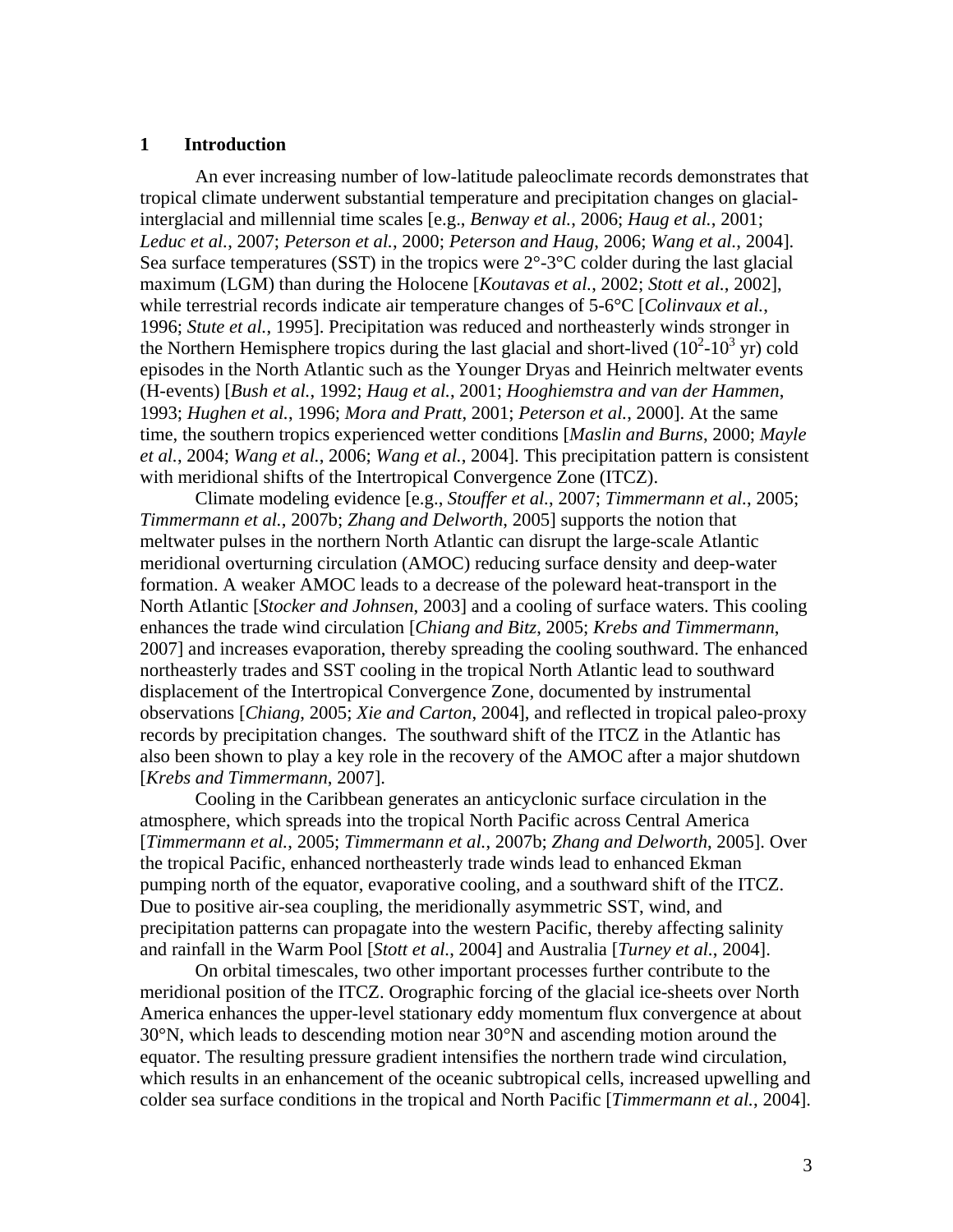Furthermore, the seasonal cycle of clouds generates a meridional asymmetry of netannual mean shortwave radiation on precessional timescales [*Timmermann et al.*, 2007a]. The resulting heating asymmetry also affects the meridional position of the ITCZ considerably.

While many paleo-proxy and modeling studies have helped to elucidate the response of the Atlantic Ocean to orbital and millennial-scale forcing, the dynamics of the tropical Pacific on these time scales still remain elusive. While *Koutavas et al*. [2002] find a weak relative warming around Galapagos during Heinrich event 1, *Kienast et al*. [2006] reconstruct a cooling of  $\sim 3^{\circ}$ C at their northern tropical Pacific site. Many paleorecords from the northern tropics indicate drier conditions during the last glacial period compared to the Holocene [e.g., *Haug et al.*, 2001; *Peterson et al.*, 2000]. However, two recent paleo-salinity records show no change in salinity between the LGM and Holocene [*Benway et al.*, 2006; *Leduc et al.*, 2007]. These seemingly conflicting results suggest that the patterns of orbital and millennial-scale climate change in the tropical Pacific need to be determined with more accuracy by using high-resolution proxy data as well as climate model simulations.

To help synthesize the existing paleo-proxy evidence for large-scale climate changes in the tropical Pacific during Termination 1, we present records of alkenone-SST and hydrogen isotope ratios in alkenones from the eastern tropical Pacific (5°N) for the past 27,000 years, and regional coupled modeling experiments that simulate the tropical Pacific response to an idealized cooling in the Caribbean, mimicking a Heinrich event.

The paleo-data document hydrologic changes in the Panama Basin and Colombia and provide evidence for cooling and increased rainfall during the last glacial-interglacial termination at  $\sim$ 17-13.5 ka, the time of Heinrich-event 1 (H1).

## **2 Oceanography and Hydroclimatology of the Panama Basin**

Equatorial South America and the eastern tropical Pacific experience large precipitation changes in connection with the meridional migration of the ITCZ [*Xie et al.*, 2005], making the eastern tropical Pacific an ideal area to study linkages between lowlatitude hydrologic changes and large-scale climate variations. In Panama and western Colombia, the seasonal precipitation pattern shows lowest rainfall in January to March and two maxima in May to June, and October to November. The rainfall maxima are interrupted by a short reduction during August and September (Figure 1). This pattern is the expression of the combined effects of the seasonal migration of the ITCZ and seasonal low-level wind jets that transport Pacific and Atlantic moisture into tropical South America [*Small et al.*, 2007 in press]. Large rivers that drain the western flanks of the Colombian Andes transfer this precipitation signal to the Panama Basin, resulting in sea surface salinities (SSS) as low as 28 psu close to the coast [*Levitus et al.*, 1994] (Figure 2). The river San Juan in Colombia [average discharge: 2,500m3/s, *Restrepo and Kjerfve*, 2002] constitutes the largest freshwater discharge to the Pacific from the Americas.

In the western Colombian Andes, a westerly low-level wind jet, the Chocó Jet, causes enormous rates of precipitation (6-13 m/year) making it one of the wettest places on earth [*Poveda and Mesa*, 2000]. The Chocó Jet is part of the southeasterly trade winds that cross the equator when the ITCZ is located in the Northern Hemisphere. Due to the Coriolis force, the winds become westerly and enter Colombia. The strength of the Chocó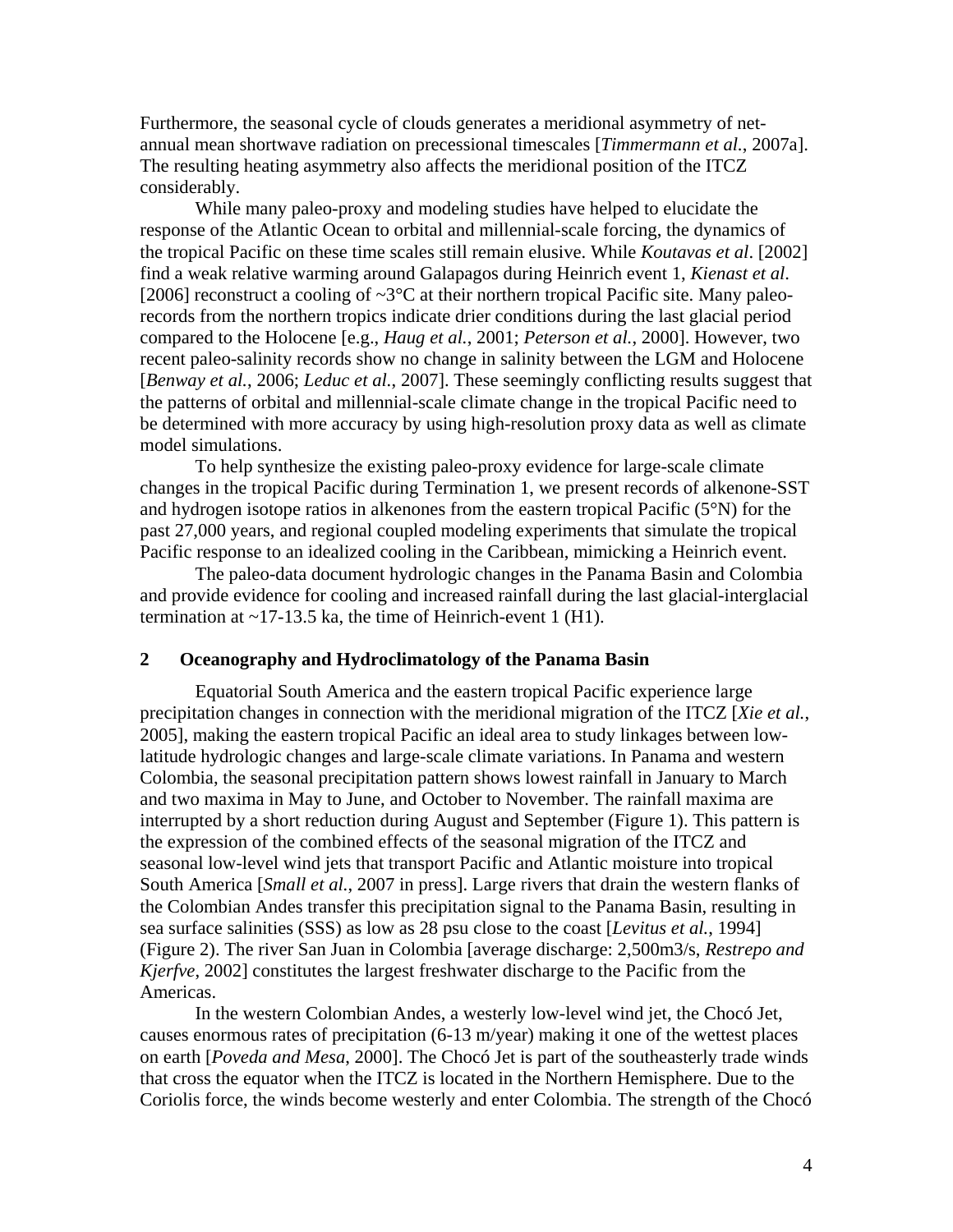Jet is positively correlated with the meridional temperature gradient between the Niño 1+2 region (east Pacific cold-tongue area) and western Colombia (including the east Pacific off Colombia) [*Poveda and Mesa*, 2000; *Vernekar et al.*, 2003]. It thus contributes to the positive (negative) rainfall anomalies in Colombia during cold (warm) ENSO phases when this temperature gradient is enhanced (reduced) [*Poveda and Mesa*, 1997; *Vernekar et al.*, 2003]. As the wind convergence of the ITCZ moves to the Southern Hemisphere where it reaches its southernmost position in February to March, the Chocó Jet ceases and precipitation in Colombia from south Pacific sources decreases substantially. Instead, the strengthened northeasterly trade winds enter the Panama Basin through a topographic gap in the Isthmus of Panama [*Chelton et al.*, 2000; *Xie et al.*, 2005]. This low-level Panama Jet forces the circulation in the Panama Basin to change from a prevailing anti-cyclonic circulation during summer to a cyclonic circulation from January to March [*Rodríguez-Rubio et al.*, 2003]. It further results in upwelling and surface cooling along a narrow strip extending from Panama southwestward [*Rodríguez-Rubio and Stuardo*, 2002]. Though precipitation in Panama and Colombia is at its annual minimum at that time (January-March), rainfall still reaches 440-480 mm/month in western Colombia (compared to annual maxima of 570-660 mm/month) *[NCEP/NCAR Reanalysis Project*] (Figure 1), demonstrating the considerable amount of moisture transported from the Atlantic across the Isthmus by the Panama Jet.

#### **3 D/H as hydrologic proxy**

The hydrogen isotopic ratio of water vapor (δD, expressed as deviation from Vienna Standard Mean Ocean Water, VSMOW,  $\delta D = (D/H_{sample})/(D/H_{standard})-1)$  x 1000) is depleted in deuterium owing to the lower vapor pressure of DHO compared to  $H_2O$ [*Gat*, 1996]. Evaporation therefore leads to a relative D-depletion of precipitation and Denrichment of lake water and seawater.

The dominant control on  $\delta D$  values of precipitation in the tropics is the 'amount' effect' - the inverse relationship between the isotopic ratio of precipitation and the amount of precipitation at a site [*Dansgaard*, 1964; *Rozanski et al.*, 1992]. Orographic lifting and long air mass trajectories further result in low δD values of precipitation, leading to rainfall δD values in western Colombia of -25‰ to -89‰ (long-term annual mean: -57‰) [Bogota, Colombia, *IAEA*, 2006]. Temperature-dependent fractionation, on the other hand, is close to zero at low latitudes [*Dansgaard*, 1964; *Gonfiantini et al.*, 2001; *Rozanski et al.*, 1992]. Changes in seawater δD values at low latitudes are therefore primarily controlled by changes in the amount of precipitation and associated river runoff to the ocean.

Algal lipids have been shown to be excellent recorders of water D/H ratios in culture and in the field [*Englebrecht and Sachs*, 2005; *Sachse et al.*, 2004; 2006; *Sauer et al.*, 2001; *Zhang and Sachs*, 2007]. Measuring the δD value of lipid biomarkers has several advantages over that of bulk organic matter, including the ability to ascribe them to individual groups or species and the stability of carbon-bound hydrogen to exchange with water on geologic time scales [at least for <1 Ma, *Sessions et al.*, 2004].

The  $\delta$ D value of long-chain alkenones (C<sub>37:2-3</sub>) ( $\delta$ D<sub>alk</sub>), produced by haptophyte algae (mainly the coccolithophorid species *Emiliania huxleyi* and *Gephyrocapsa oceanica*), has been shown to reflect the δD value of the water in which the alkenones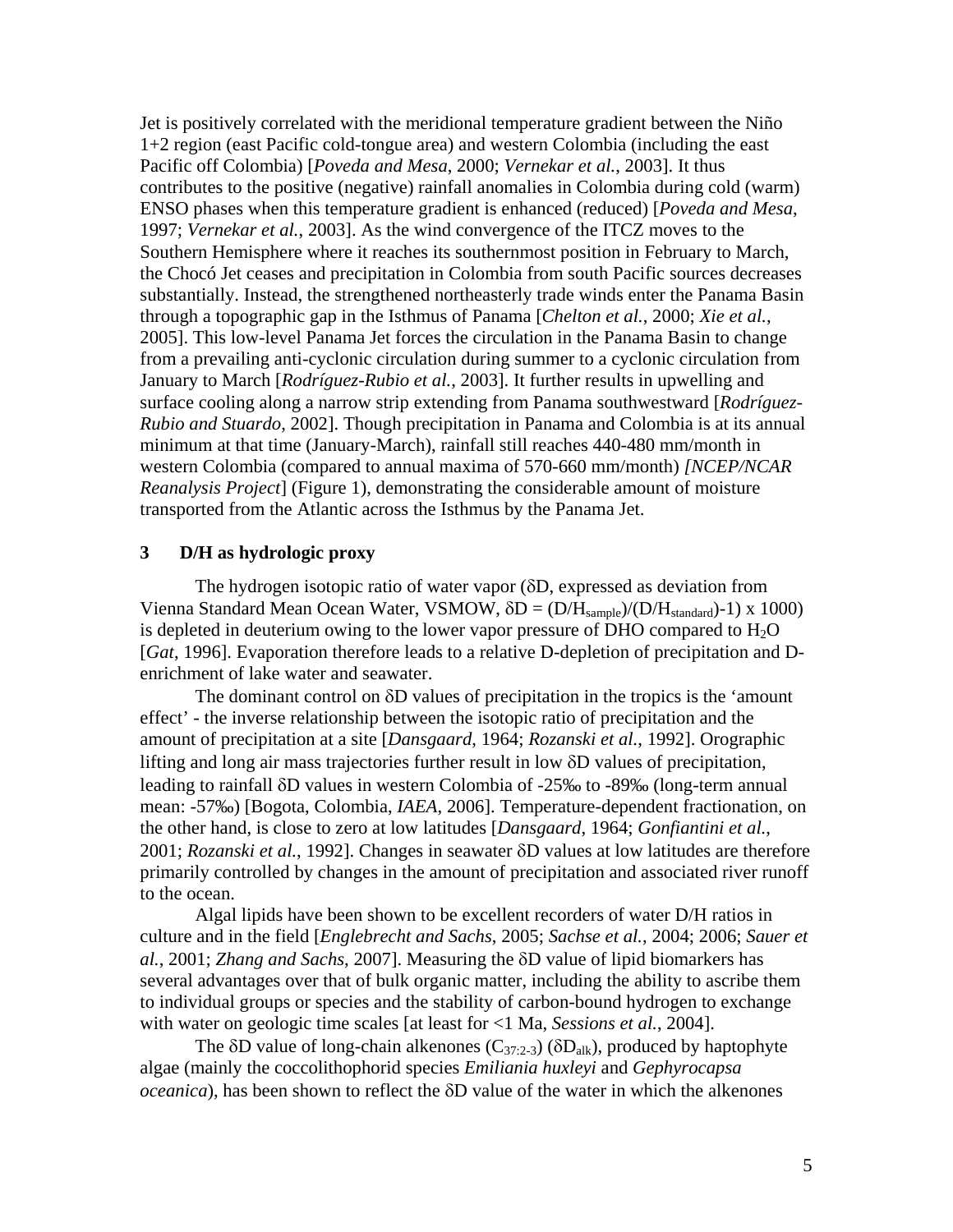were produced with near-perfection (R<sup>2</sup>>0.99) [*Englebrecht and Sachs*, 2005; *Paul*, 2002; *Schouten et al.*, 2006] (Figure 3). A negative offset of ~225‰ is due to isotope fractionation during the synthesis of alkenones (initial deuterium depletion of the primary photosynthate of ~-171‰ [*Yakir and DeNiro*, 1990] plus additional fractionation during biosynthesis). This suggests that δD values measured in alkenones from marine sediments can be used to reconstruct past changes in freshwater supply to the ocean and hence precipitation and river runoff.

Two uncertainties with this approach are the potentially varying amounts of D/H fractionation during alkenone biosynthesis by different species or genera, and as yet unknown or poorly constrained environmental influences on D/H fractionation in alkenones [*Paul*, 2002; *Schouten et al.*, 2006; *Zhang and Sachs*, 2007]. If a succession of alkenone-producing species (or genera) occurs through time at a site, and different species discriminate against deuterium to varying degrees during alkenone biosynthesis, then a downcore change in  $\delta D_{\text{alk}}$  values could arise in the absence of any change in water δD values. A similar case could be made for a change in light, nutrients, SST, SSS, etc., if any of those factors influence D/H fractionation during lipid synthesis.

To date little is known about the dependence of D/H fractionation in alkenones (or any other lipid) on species or environmental conditions. *Schouten et al.* [2006] reported δDalk values in *G. oceanica* that was ~30‰ lower than in *E. huxleyi* grown in batch cultures (Figure 3). In the same experiments, a positive correlation of isotope fractionation with salinity, amounting to ~3‰/salinity unit, was observed for both species, as was a negative correlation of D/H fractionation and growth rate. Conversely, no effect of growth rate on D/H fractionation in alkenones was observed by *Paul* [2002]. Moreover, results from chemostat (i.e., continuous culture) experiments with a marine diatom indicated no impact of growth rate on D/H fractionation in fatty acids [*Zhang and Sachs*, 2007]. Lastly, temperature changes had no effect on alkenone D/H fractionation in coccolithophorid batch cultures [*Schouten et al.*, 2006], but had a slight influence on D/H fractionation in lipids from green algal cultures [*Zhang and Sachs*, 2007].

At present, the largest influences on D/H fractionation during alkenone biosynthesis appear to be the species producing the alkenones and the salinity of the water. However, as discussed below (section 5), species changes are unlikely to mask our  $\delta D_{\text{alk}}$  record, and salinity-dependant isotope fractionation would amplify the  $\delta D_{\text{alk}}$  signal that is due to changes in the amount of precipitation and runoff to the Panama Basin. Other proxy data such as nannofossil abundances and  $\delta^{18}O$  values of planktonic foraminifera are expected to elucidate these issues when they become available.

#### **4 Material and Methods**

## **4.1 Core locations**

For the first downcore study of alkenone δD values we chose three cores from the Panama Basin in the tropical eastern Pacific that were obtained during R/V Knorr cruise 176-2 in February-March 2004 (http://www.marine.whoi.edu/kn\_synop.nsf) (Figure 2). We sampled two short multi-cores, MC14 (4°50.81'N, 77°36.85'W, 884 m water depth, 32 cm long) and MC33 (4°39.99'N, 77°57.80'W, 2200 m water depth, 36 cm long), and the upper 800 cm of jumbo-piston core JPC32 (same location as MC33). The core sites are located off of western Colombia, close to the mouth of the Rio San Juan. Given the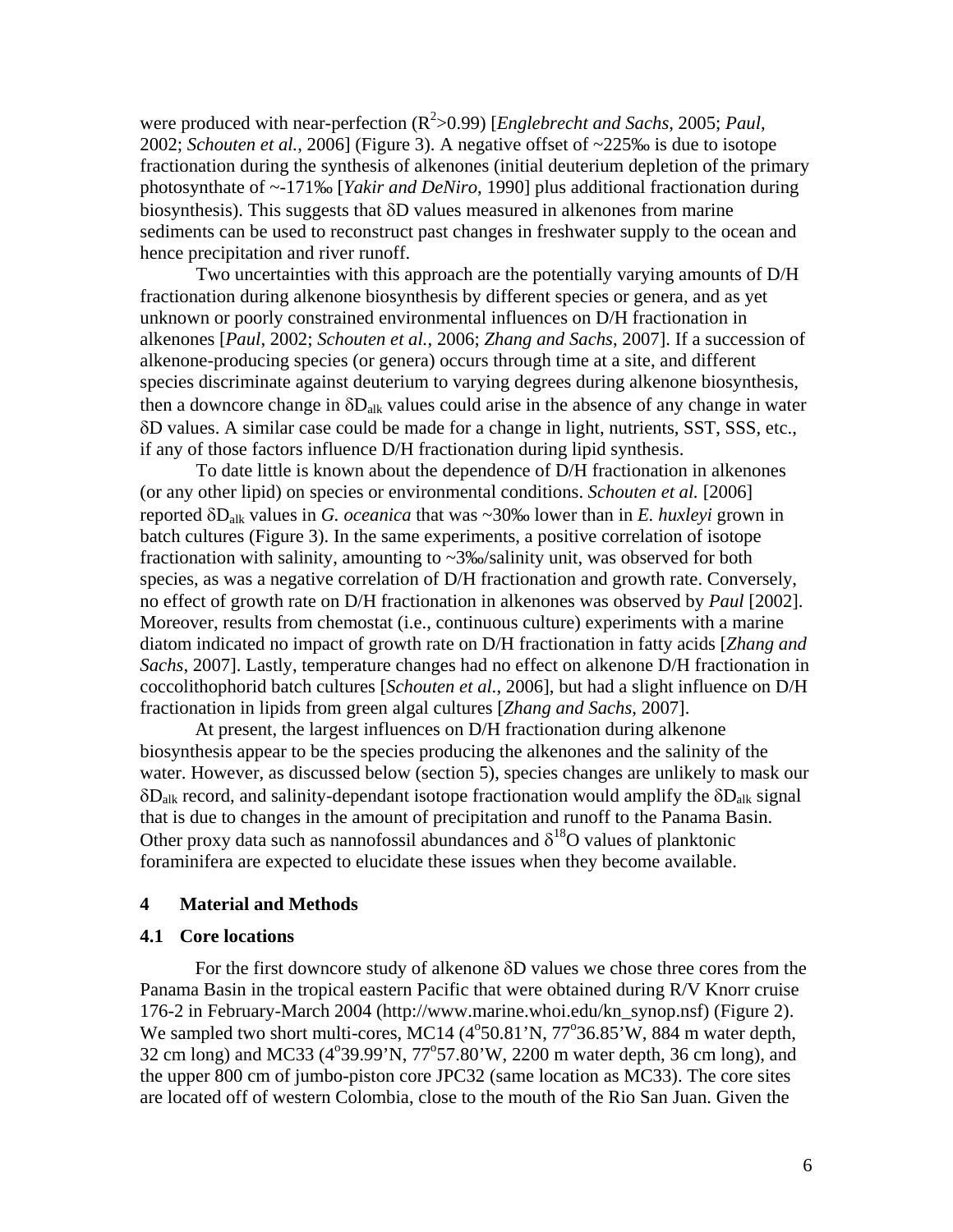salinity at our core site of 28.6 to 32.2 psu and an open ocean salinity of 34-34.5 psu [*Levitus et al.*, 1994], a simple concentration calculation suggests a freshwater contribution to the core site of 6-20.5%. The cores are therefore ideally located to sensitively monitor changes in river runoff and precipitation in the Colombian Andes, and to highlight their potential for a first test of the applicability of alkenone  $\delta D$  as hydrographic proxy. The proximity of the short cores to each other also permits testing the reproducibility of the δD signal recorded by alkenones.

#### **4.2 Alkenone purification for D/H analysis**

Multi-cores MC14 and MC33 were sampled at 1 or 2 cm and 1 to 4 cm intervals, respectively. Core JPC32 was sampled every 10 cm in the upper 8 m. Lipids were extracted from the freeze-dried sediment samples (3-9 g) with dichloromethane (DCM) at 100°C and 1000 psi on a Dionex ASE-200 pressurized fluid extractor (2x) and the total lipid extracts were combined and dried under a stream of  $N_2$ . Alkenone purification followed the protocol of *Englebrecht and Sachs* [2005] with slight modifications. Briefly, dry total lipid extracts were redissolved and hydrolyzed with 1N KOH in methanol:deionized water (3:1) at 60°C over night. Alkenones were extracted with 20 mL hexane (3x), back-extracted (1x), dehydrated over  $Na<sub>2</sub>SO<sub>4</sub>$  and dried under a N<sub>2</sub> stream. The extracts were redissolved in a minimum amount of hexane and applied to a 9" Pasteur pipette containing 5 cm of activated silica gel (100-200 mesh). The samples were eluted with hexane (hydrocarbons), DCM:hexane (1:1) (alkenones), and methanol (polar compounds). Further purification was achieved by argentation column chromatography using a 9" pipette containing silver nitrate-coated silica gel and eluting the alkenones in ethyl ether. A final purification of alkenones was performed using a 9" pipette filled with 4 cm of activated silica gel (100-200 mesh) and eluting with DCM:hexane (1:1). When necessary, branched and cyclic molecules were removed from the alkenone fraction through urea adduction.

Alkenone purity, concentration and the relative abundance of  $C_{37:3}$  and  $C_{37:2}$ alkenones for SST estimation (see below) were measured on 5% aliquots of each sample using an Agilent 6890N gas chromatograph with a Chrompack CP-Sil-5 column (60 m by 0.32 mm i.d., 0.25 μm film thickness) and a programmable temperature vaporization inlet in solvent-vent mode. Helium was used as a carrier gas at a constant flow rate of 1.6mL/min and compounds were detected by flame-ionization. The oven was programmed from 110°C to 270°C at 40°C/min followed by a temperature increase of  $2^{\circ}$ C/min to 320 $^{\circ}$ C, and an 18 minute isothermal period. Alkenones were quantified using co-injected *n*-hexatriacontane  $(n-C_{36})$  as a quantitation standard. The samples contained a series of  $C_{37}-C_{39}$  alkenones and showed a clean baseline in a large area around the alkenones where internal standards were introduced later for hydrogen isotope analysis.  $C_{37}$ -alkenone concentrations ranged from 0.15 to 1.7  $\mu$ g/g dry sediment, which yielded 3 to 13 μg (average: 3.4 μg) of  $C_{37}$  alkenones per sediment sample.

#### **4.3 Hydrogen isotope analysis**

Hydrogen isotope ratios were determined by isotope-ratio monitoring gas chromatography mass spectrometry (irmGC-MS) on a ThermoFinnigan Delta<sup>plus</sup> XP equipped with a Trace GC and Combustion III interface, using methods adapted from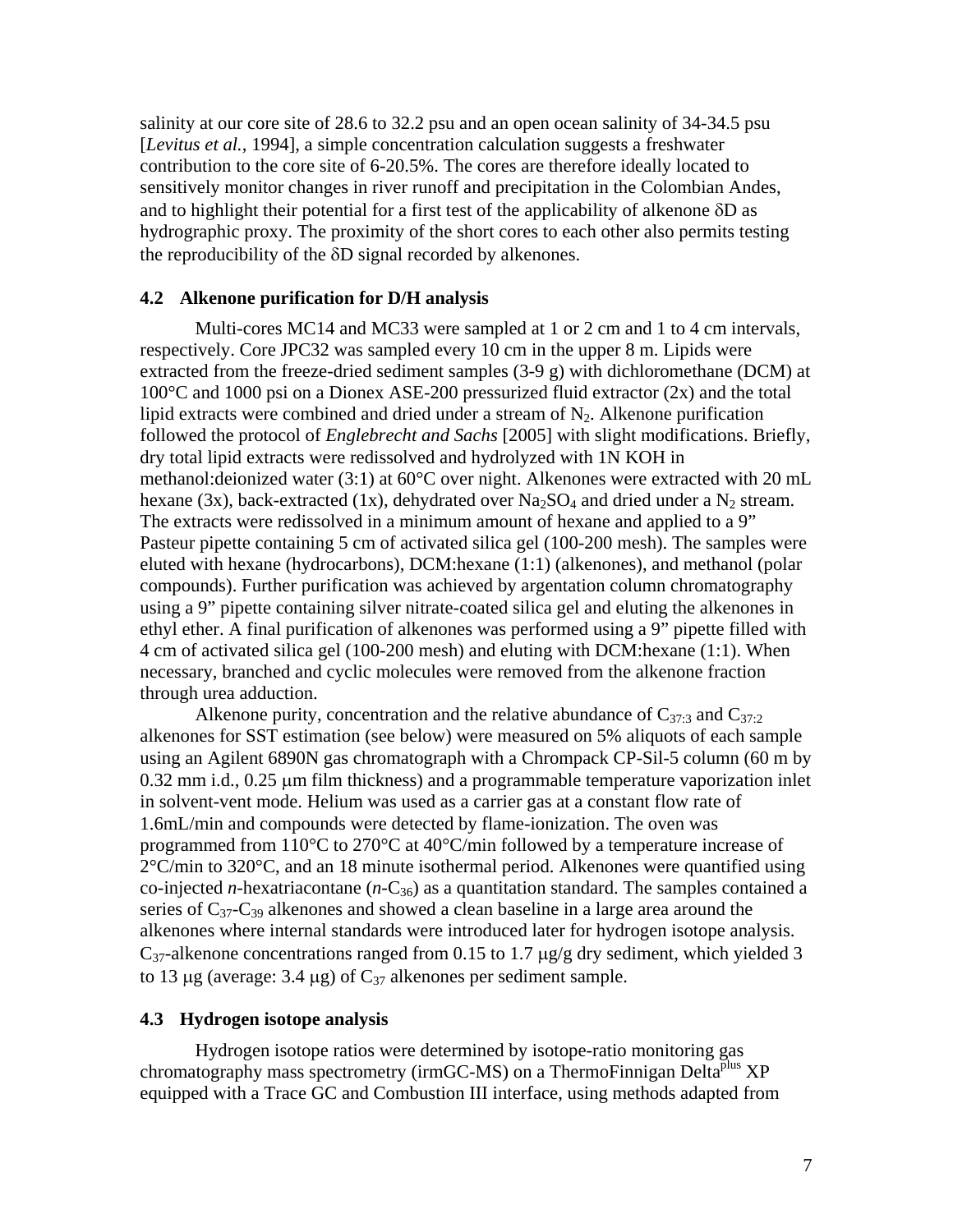*Sessions et al.* [1999] and *Sauer et al.* [2001]. The Trace GC was equipped with a PTV inlet operated in splitless mode, a 30-m DB-5 capillary column with 0.25 mm i.d. and 0.25 µm film thickness. With helium as carrier gas, the effluent from the GC entered the Combustion III interface, a graphite-lined tube held at  $1400^{\circ}$ C, where the sample was quantitatively pyrolyzed to graphite, H2 and CO [*Burgoyne and Hayes*, 1998]. The hydrogen gas was then introduced to the mass spectrometer through an open split.

A correction factor for  $H_3^+$  ions formed in the source was determined daily by measuring the  $(m/z-3)/(m/z-2)$  response of ten different concentrations of  $H_2$  reference gas [*Sessions et al.*, 2001]. A low and stable value of 3-4 was typically achieved. The sensitivity of the instrument was monitored by injection of four pulses of  $H_2$  reference gas at the beginning and two at the end of each run.

Two *n*-alkanes,  $nC_{36}$  and  $nC_{44}$ , with known  $\delta$ D values that bracket the alkenone peaks in the chromatogram, were co-injected with each sample and used as isotopic standards for the computation of alkenone δD with IsoDat 2.0 software (ThermoFinnigan) (all isotope standards were obtained from Dr. Arndt Schimmelmann of the Biogeochemical Laboratories, Indiana University, Bloomington, IN, USA). For each measurement,  $\sim$ 1 μg C<sub>37:2+3</sub> alkenones were injected in 1 μL to obtain intensities of ~1000 mV, at which the results were most reproducible. Samples were run in duplicate or triplicate, alkenone concentrations permitting, with a typical standard deviation of less than 5‰. An isotope standard was measured after every 7-10 samples to ensure accuracy of alkenone δD values. The standard contained a series of 15 homologous *n*-alkanes  $(nC_{16}$  to  $nC_{30}$ , mixture "Arndt-B"), with known  $\delta$ D values spanning a five-fold range in concentration and 214‰ in δD. The precision of δD measurements of this standard expressed as the average standard deviation of all measurements was  $\pm 3.7\%$  (n = 79 injections) and the root-mean-square (RMS) error was  $4\%$  (n = 1027 measurements). All δD results are reported with reference to the VSMOW standard.

#### **4.4 Alkenone SST estimation**

We estimated sea surface temperatures (SST) from the unsaturation ratio of  $C_{37:3}$ and C<sub>37:2</sub> alkenones using the  $U_{37}^{K'}$  index ( $U_{37}^{K'} = C_{37:2}/(C_{37:2}+C_{37:3})$ ), and the empirically derived  $U_{37}^{K}$ -SST equation of *Prahl et al.* [1988] ( $U_{37}^{K}$  = 0.034*T* +0.039). This culturebased equation has been corroborated by an extensive field study of globally distributed core-top sediments [*Conte et al.*, 2006; *Müller et al.*, 1998] (600 core tops).

#### **4.5 Stable oxygen isotopes**

Hispid and smooth-shelled species of the benthic foraminifera *Uvigerina* were picked from the fraction >250 μm of core JPC32 for stable oxygen and carbon isotope analysis. Most of the analyses were performed on individual specimens. In the upper 400 cm of the core sample spacing was 20 cm. Below that depth it was 40cm. Analyses were carried out on a VG Prism mass spectrometer at the NOSAMS facility at Woods Hole Oceanographic Institution. Precision was better than 0.10‰ over the period of analyses as checked by routine runs of the NBS19 and other standards.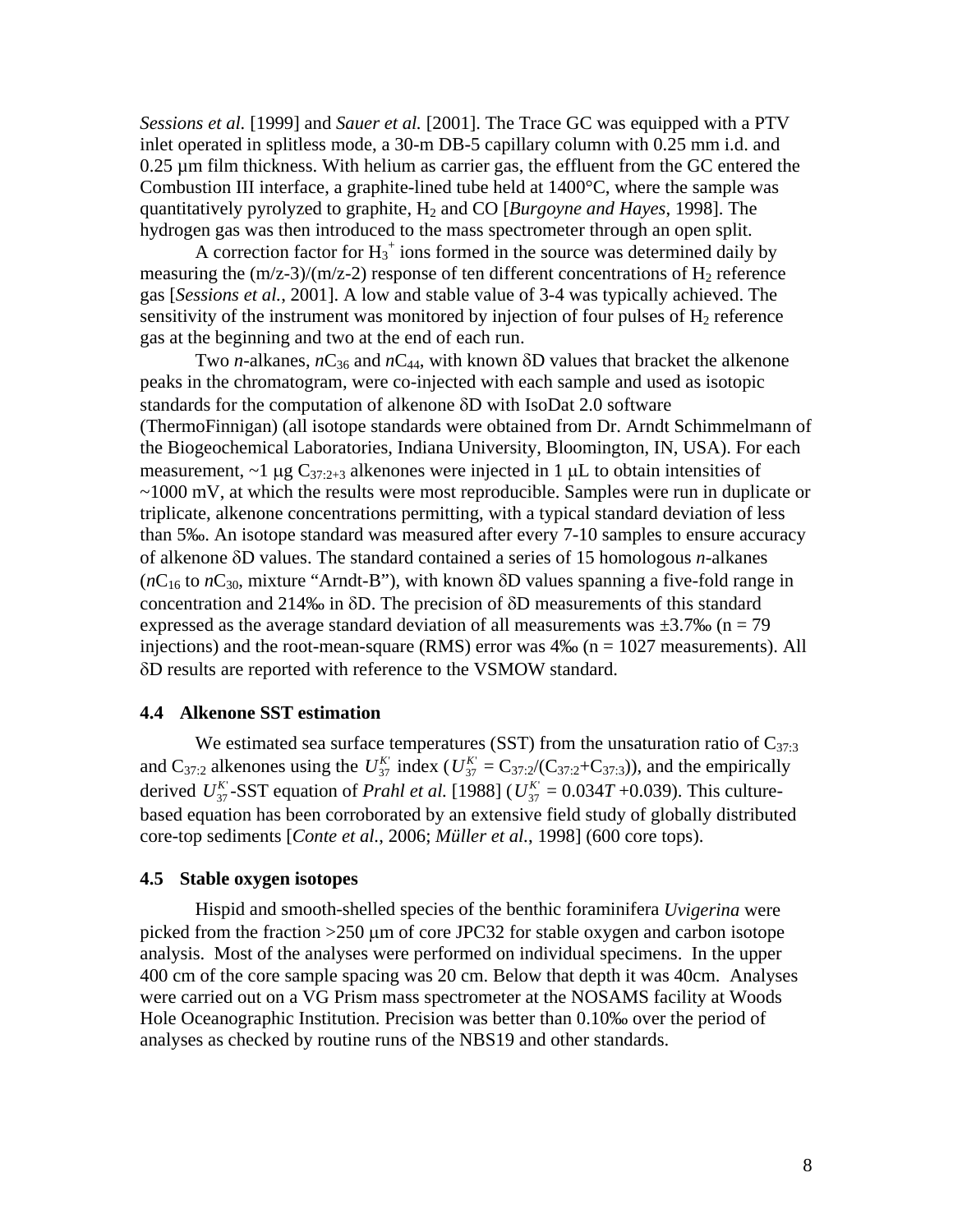## **4.6 Age models**

# *Age models for multi-cores MC14 and MC33*

Age models for multi-cores MC14 and MC33 are based on  $^{210}$ Pb-dating. Seven to ten grams of dry sediment from the upper 20 cm and 14 cm of cores MC14 and MC33, respectively, were analysed for  $^{210}Pb$  on the gamma counter (Series 40 MCA, model GL2020) of the Department of Civil and Environmental Engineering at the Massachusetts Institute of Technology.

The decay of atmospherically produced  $^{210}Pb$  (excess or unsupported  $^{210}Pb$ ,  $210Pb_{\text{exs}}$ ), measured in marine or lacustrine sediments, provides a measure for the rate of sedimentation and can be used to derive an age-depth correlation for sediment sequences over the past ~150 years. The total amount of  $^{210}Pb$  ( $^{210}Pb_{total}$ ) in sediments has to be corrected for (supported) <sup>210</sup>Pb supplied through the decay of <sup>226</sup>Ra in the sediment. This was done by measuring the activity of  $^{214}Pb$  and subtracting it from  $^{210}Pb_{total}$ . Age-scales were then derived using the Constant Initial Concentration (CIC) model that assumes constant sedimentation rates and a zero age at the surface [*Goldberg*, 1962; *Krishnaswamy et al.*, 1971; *Turner and Delorme*, 1996].

The  $^{210}Pb_{\text{ex}}$  depth-profiles of both cores (MC14, MC33) are shown in Figure 4a. Extrapolation of the age scales to the bottom of the cores at 32 cm (MC14) and 36 cm (MC33) indicates that MC14 spans the period from 1700 A.D. to the present and MC33 spans the period from 1600 A.D. to the present.

#### *Age model for JPC32*

The age model for core JPC32 is based on visual alignment of the benthic foraminiferal  $\delta^{18}O$  record from core JPC32 with the global  $\delta^{18}O$  stack of *Lisiecki and Raymo* [2005] (Figure 4b). According to this age model, the bottom of the studied section of JPC32 reaches 27 ka and our sampling interval of 10 cm corresponds to a mean temporal resolution of 380 yrs.

Accumulation rates for alkenone fluxes were calculated using dry bulk densities along the core.

#### **5 Results and Discussion**

## **6.1 Proof of concept: alkenone D/H changes over the past 400 years**

Alkenone-derived SST estimates along MC14 and MC33 (Figure 5a) varied between 26.5 to 27.3°C and 26.3 to 27.2°C, respectively (Figure 5). The core-top SST estimates of 27°C (MC14) and 26.7°C (MC33) are consistent with the mean annual atlas SST at the core sites of 26.9°C [*Levitus and Boyer*, 1994]. The most notable features in the SST records are small declines in temperature  $(\sim 0.4\degree C)$  at around 1822 A.D. (MC14) and 1867 A.D. (MC33), relatively constant SSTs subsequent to that drop and a temperature increase by some 0.7°C at 1897 AD (MC14) and at 1922 A.D. (MC33). Subsequently, temperatures in MC14 remained around 27.2°C until the present but dropped to 26.5°C in MC33 and remained slightly lower than in MC14.

Alkenone δD along cores MC14 and MC33, spanning the past three and four centuries, respectively, varied from -190 to -221‰ (MC14) and -195 to 219‰ (MC33) (Figure 5c). Prior to ~1900 A.D. both records show relatively similar values varying around a mean of -208‰ in core MC33 and slightly lower, around -210‰, in core MC14.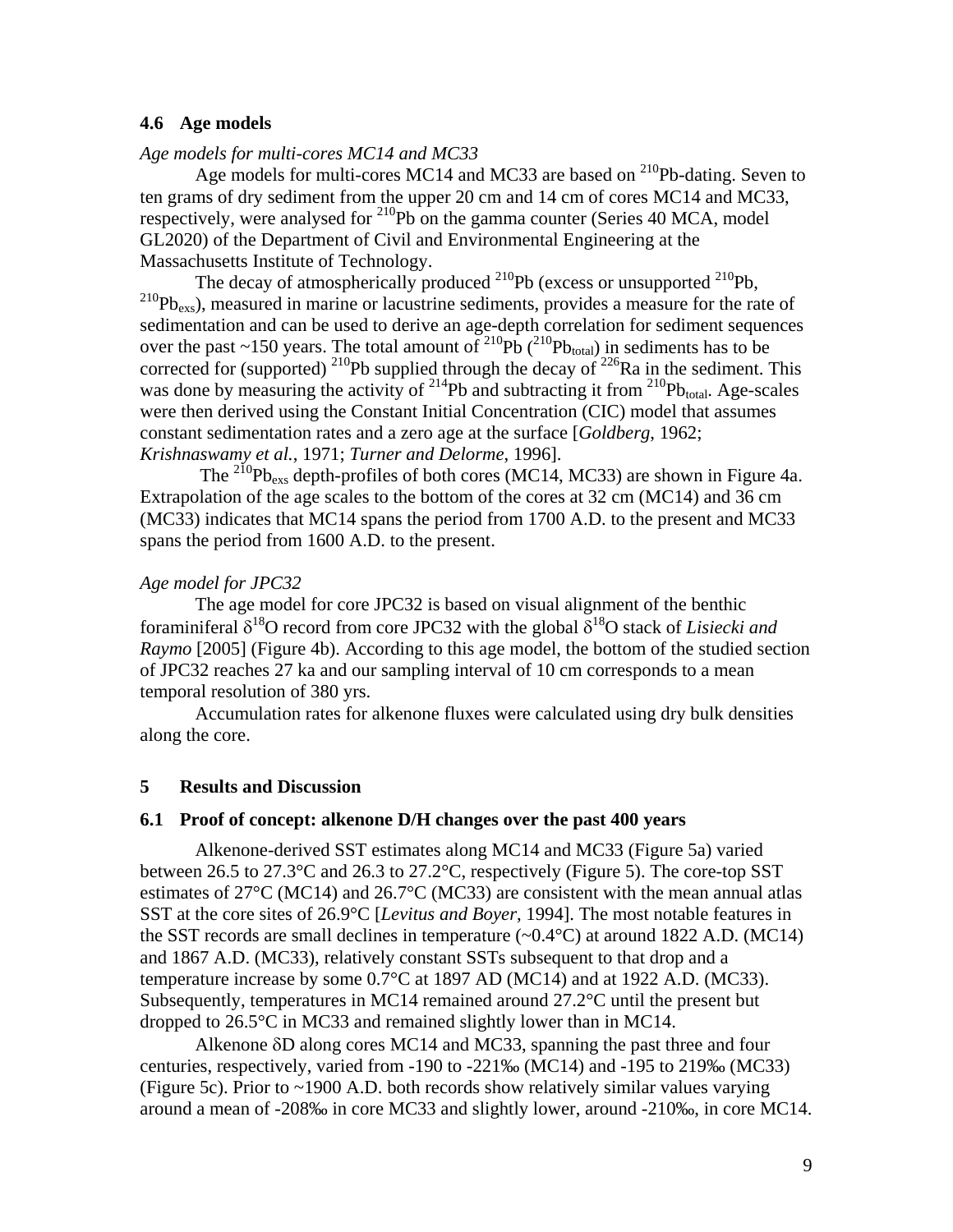After ~1900 A.D. the records diverge: while  $\delta D_{\text{alk}}$  values in MC14 decreased, reaching -221‰ at 1940 A.D., then increased again to a maximum value of -205‰ at 1988 A.D., δDalk values in core MC33 increased gradually to a maximum of -195‰ at 1986 A.D. Both records decrease in the 1990's to core-top values of -220‰ (MC14) and -205‰ (MC33), respectively (Figure 5d). Superimposed on these general trends are shorterduration changes in both records that show obvious co-variations since  $\sim$ 1900. Two  $\delta D_{\text{alk}}$ minima around 1940 and 1965 A.D. are followed by clear maxima around 1950 and 1986/87 A.D., and  $\delta D_{\text{alk}}$  decreases of -10‰ (MC33) and -15‰ (MC14) since the late 1980's. Though the first two of these short-term minima in core MC33 are within the error of measurement, they are significant in the more highly resolved core MC14 and are supported by several data points.

#### *Discussion*

The δDalk records in MC14 and MC33 show similarities in absolute value, amplitude and timing of changes (Figure 5c, d). The consistently lower  $\delta D_{alk}$  values in core MC14 compared to MC33 are expected from the closer proximity of that site to the large freshwater source of the San Juan River. Indeed, the surface salinity measured at the site of MC14 was 0.9 psu lower than at the site of MC33 in February 2004 (29.4 psu *vs.* 30.3 psu). Higher  $\delta D_{\text{alk}}$  values in core MC33, on the other hand, are consistent with its location further offshore under a stronger influence of more saline, less D-depleted openocean surface waters.

In order to validate alkenone δD values in Colombian margin sediments as a hydrologic indicator, we compare our  $\delta D_{\text{alk}}$  records to measured river discharge of Rio San Juan [*GRDC, The Global Runoff Data Centre*] and precipitation at a nearby site in Panama [Barro Colorado Island 9.17°N 79.84°W, Smithsonian Tropical Research Institute] (Figure 5b). (Unfortunately, records from Colombia only cover the period 1950-1985). Both  $\delta D_{\text{alk}}$  records clearly co-vary with each other since 1920 A.D. ( $r^2$  = 0.73, n = 7) and with precipitation in Panama over the time period of overlap (MC33:  $r^2$  = 0.76, n = 7; MC14:  $r^2 = 0.3$ , n = 8. The 5pt moving average of the precipitation record was taken and sampled at the sample spacing of the MC records). For example, the gradual decrease in rainfall and river discharge prior to 1990 A.D. is accompanied by an increase in  $\delta D_{\text{alk}}$  values, and the recent precipitation increase in Panama is reflected in our records by a  $\delta D_{\text{alk}}$  decrease. Small inconsistencies between the  $\delta D_{\text{alk}}$  records and precipitation changes in Panama are likely due to uncertainties in the age models of our cores. These results support the use of  $\delta D_{\text{alk}}$  as a proxy for past changes in freshwater supply to the ocean and allow us to interpret  $\delta D_{\text{alk}}$  changes in the Panama Basin in terms of hydrologic variations in tropical South America.

The  $\delta D_{\text{alk}}$  divergence of our records at ~1900 A.D. indicates a salinity decrease at the inshore site of core MC14, and a trend towards higher salinity at the offshore site of core MC33 (Figure 5d). Core MC14 is located closer to the freshwater source of the San Juan and is likely to be more sensitive to changes in runoff and precipitation in Colombia than the more distal site of core MC33. An increase in precipitation and river discharge from the western Colombian Andes may have resulted from a northward shift of the mean position of the ITCZ and/or a strengthening of the westerly Chocó Jet, presumably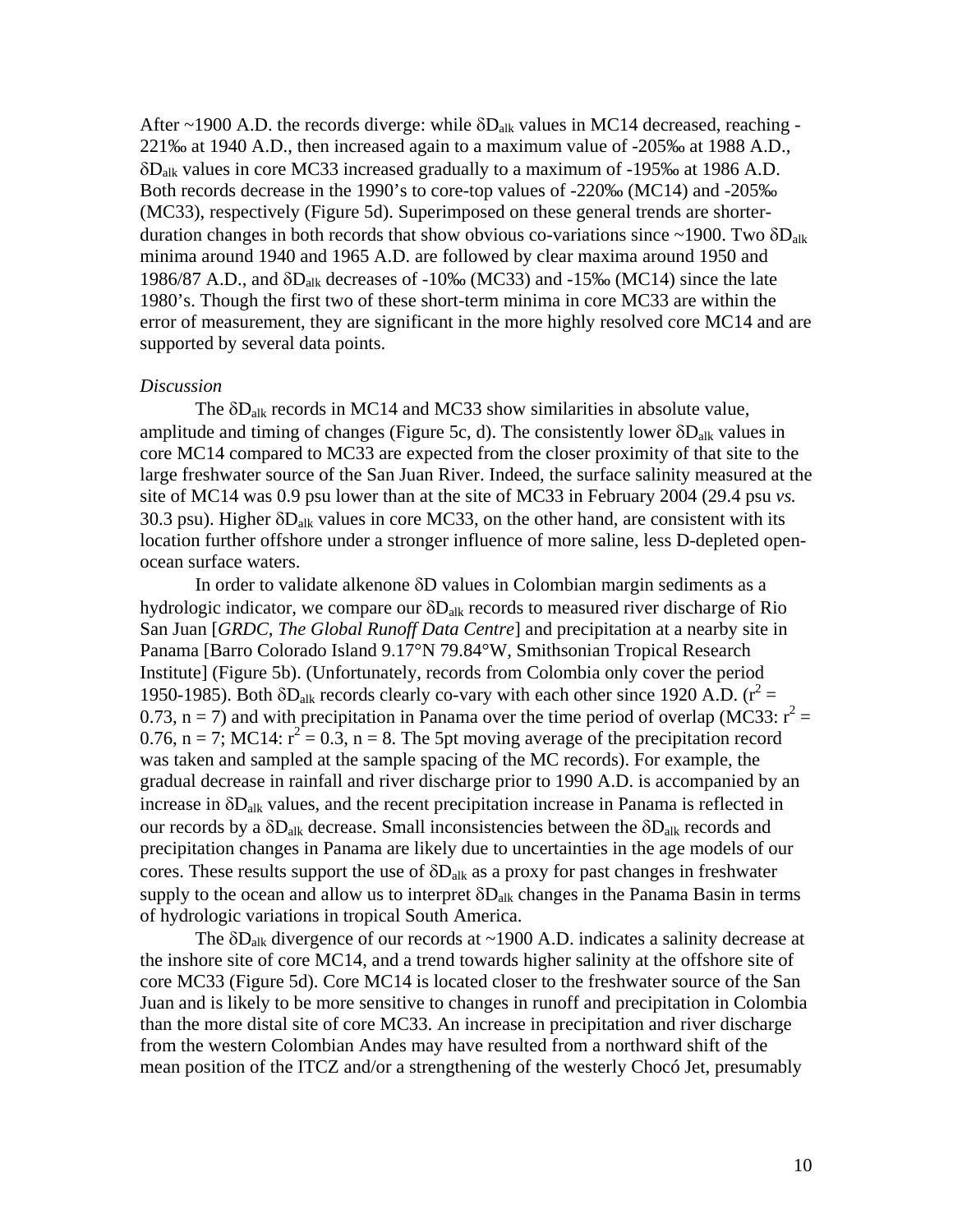in association with increased meridional temperature gradients [*Poveda and Mesa*, 2000; *Poveda et al.*, 2001; *Restrepo and Kjerfve*, 2000].

# **5.1 Hydrologic and sea surface temperature changes over the past 27,000 years**

# **5.1.1 Glacial-interglacial and Holocene changes**

 $U_{37}^{K}$ -SST values in core JPC32 averaged ca. 25°C during the LGM (18-23 ka) and recorded 26.5°C during the late Holocene (0-5 ka) (Figure 6c). The core-top SST of 27°C is in agreement with average  $U_{37}^K$ -SSTs in the multi-cores of 26.8°C over the past 200 years and with the mean annual atlas SST at the core site of 26.9°C [*Levitus and Boyer*, 1994]. The mean glacial-interglacial SST change of ~1.3°C is within the range of amplitudes of 1.2-3°C previously reported for this time interval in the eastern tropical Pacific [*Benway et al.*, 2006; *Kienast et al.*, 2006; *Koutavas et al.*, 2002; *Lea et al.*, 2000; *Leduc et al.*, 2007].

The mid Holocene (7 ka) to present period is characterized by a trend of increasing SST of 1°C. This temperature increase is emerging as a tropical Pacific-wide feature that is documented in a growing number of, mainly alkenone-derived, SST records in the northern and southern tropics of the East and West Pacific [*Kienast et al.*, 2001; *Kienast et al.*, 2006; *Koutavas et al.*, 2002; *Koutavas and Lynch-Stieglitz*, 2003; *Koutavas et al.*, 2004; *Leduc et al.*, 2007]. The orbital precession pattern found in many tropical climate records [e.g., *Baker et al.*, 2001a; *Bush et al.*, 2002; *Cruz et al.*, 2005] cannot explain this Holocene SST feature since it appears in both hemispheres while precession imposes an opposite effect on insolation in the Northern and Southern Hemisphere. The temperature increase, however, coincides with an upward trend in annual mean insolation at mid to low latitudes (Figure 6). Studies of marine core-tops and sediment traps demonstrate that alkenones, despite significant differences in seasonal and interannual alkenone export, record mean annual SST [*Conte et al.*, 2006; *Müller et al.*, 1998; *Prahl et al.*, 2005]. It is therefore plausible that mean annual insolation changes may be imprinted on mid to low latitude SSTs as has previously been suggested for the time interval 47-23 ka [*Pahnke and Sachs*, 2006]. The amplitude of these insolation changes is small ( $\sim$ 3.2W/m<sup>2</sup> at 5°N) relative to insolation changes at highlatitudes. However, low to mid-latitude warming may be reinforced by local greenhouse effects caused by increased water vapor and cloud formation over warm ocean areas. Pierrehumbert [1999] suggested that this mechanism may be active despite the negative feedback of radiative cooling caused by increased cloud cover. It is also instructive to consider that  $3.5-4$ W/m<sup>2</sup> is the radiative increase accompanying a doubling of present atmospheric CO2 levels [*Ramaswamy and I*, 2001], which is expected to cause global warming of 1.5-4.5°C.

Hydrogen isotope ratios measured on alkenones in core JPC32 varied between - 222‰ and -183‰ (Figure 7b). The long-term trend over the past 27 ka indicates high  $\delta D_{\text{alk}}$  values during the last glacial period and lower  $\delta D_{\text{alk}}$  values during the Holocene. The core-top value of -204‰ is consistent with the  $\delta D_{alk}$  value in multi-core MC33 at the same location that averaged -205‰ over the past 200 years. The mean glacial to late Holocene δDalk difference of 19‰ leaves an amplitude of ~11‰ after subtraction of glacial mean ocean D-enrichment of ~8‰, owing to isotopicallly depleted ice on the continents (Figure 7). Given a higher glacial mean ocean salinity of  $\sim$ +1 [*Duplessy et al.*,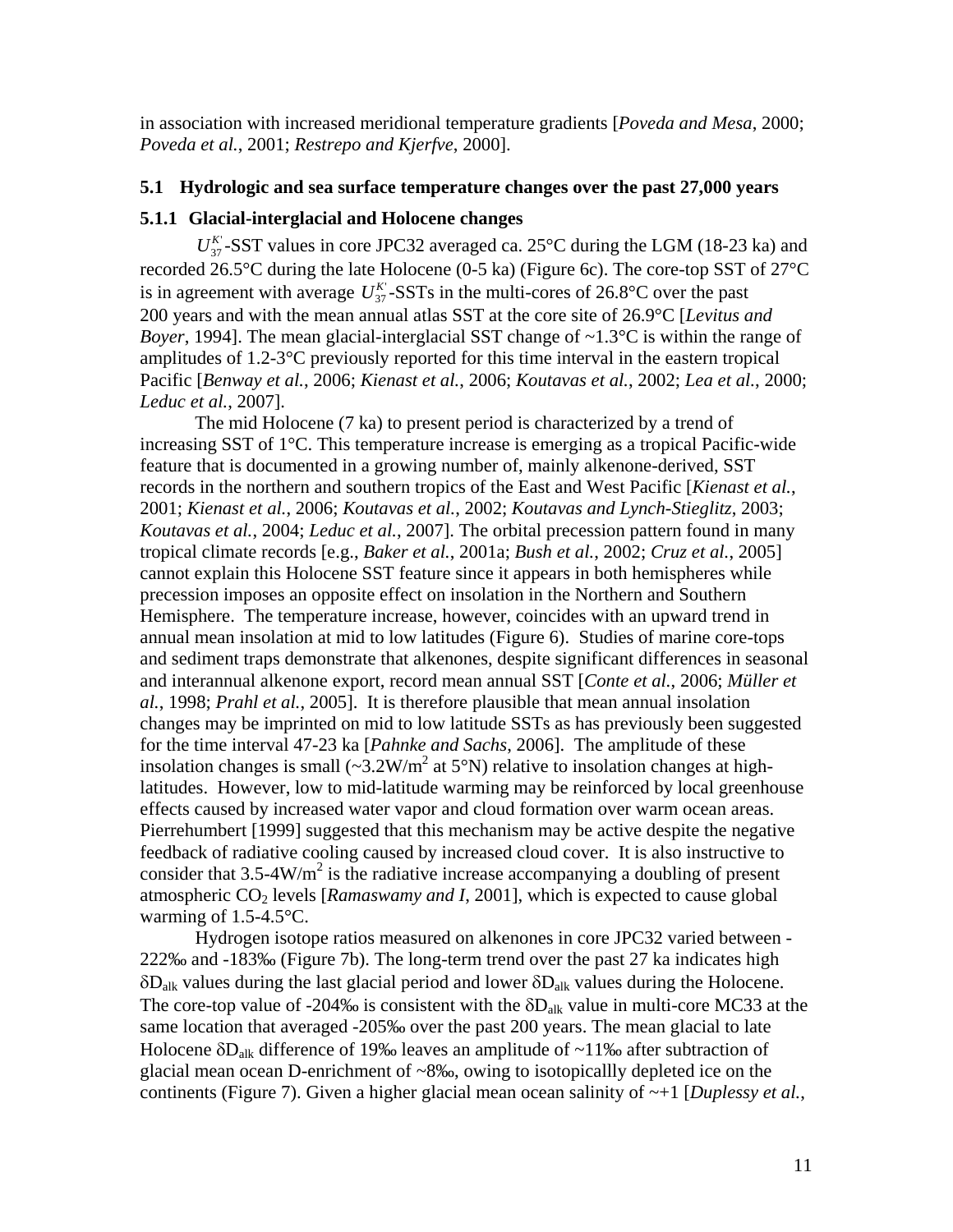1991] and the apparent salinity effect on alkenone D/H fractionation of ~3‰/salinity unit [*Schouten et al.*, 2006], our data suggest 8‰ higher glacial δD<sub>alk</sub> values, presumably the result of diminished runoff. This is supported by the planktonic foraminiferal (*Globigerina bulloides*) stable oxygen isotope ( $\delta^{18}O_{\text{plk}}$ ) record along our core that shows a glacial  $\delta^{18}$ O enrichment of some 1.8‰ (LGM-Late Holocene, Figure 7). Correction for local SST using the U<sub>37</sub>-SST estimates along JPC32 and global seawater  $\delta^{18}O$  [*Schrag et al.*, 2002; *Waelbroeck et al.*, 2002] suggests a glacial local seawater  $\delta^{18}O(\delta^{18}O_{sw})$ enrichment of  $-+0.8\%$ . We are aware that combining proxies from two different proxy carriers to correct  $\delta^{18}O_{nlk}$  for local SST changes (alkenones, produced by coccolithophorids, and planktonic foraminifera) is not ideal and we therefore refrain from interpreting short-term  $\delta^{18}O_{sw}$  changes. But the glacial-interglacial  $\delta^{18}O_{sw}$  change of ~0.8‰ is substantial and cannot be entirely due to this shortcoming. The  $\delta^{18}O_{\text{plk}}$  evidence therefore supports the glacial-interglacial change in surface water isotopic composition suggested by  $\delta D_{aIk}$ . Given the linear relation of  $\delta^{18}O$  and  $\delta D$  [meteoric water line, *Rozanski et al.*, 1993], the observed glacial-interglacial  $\delta^{18}O_{sw}$  change of ~0.8‰ should correspond to a δD change of 6.5‰. This is close to our estimated glacial-interglacial δD amplitude of 8‰ and thus further supports the reliable reflection of surface water isotopic changes in alkenones.

*Schouten et al.*'s [2006] culturing studies indicated that *G. oceanica* produced alkenones that were about 30‰ more depleted in deuterium relative to *E. huxleyi* (Figure 3a). Changes in the abundance of *G. oceanica* relative to *E. huxleyi* were quantified by *Martínez et al.* [2006] in ODP core 677B from 1.2°N in the Panama Basin (i.e., 3.2° of latitude south of our core site). During the LGM, *G. oceanica* abundances in core 677B were  $\sim$ 200% that of *E. huxleyi* abundances, while in the Holocene they dropped to  $\sim$ 50% [*Martinez et al.*, 2006] (Figure 8). The change in the relative abundance of the two species, absent any change in water  $\delta D$ , ought to have made LGM alkenones more depleted in deuterium relative to Holocene alkenones, the opposite of what we observe (Figure 8). Moreover, total alkenone concentrations and alkenone accumulation rates (calculated using dry bulk density) in JPC32, indicators of total coccolithophorid production, are consistently higher during the last glacial period compared to the Holocene (Figure 8). That is, if the general association of *G. oceanica* with high productivity [*Broerse et al.*, 2000; *Giraudeau*, 1992; *Martínez et al.*, 2006; *Ziveri et al.*, 1995] holds true in the Panama Basin, high glacial alkenone concentrations would suggest higher *G. oceanica* abundances and therefore lower δDalk values [*Schouten et al.*, 2006], opposite to what is observed. This suggests that the last glacial D-enrichment cannot be due to higher *E. huxleyi* relative to *G. oceanica* abundances, and that the observed glacial-to-interglacial  $δD<sub>alk</sub>$  decline must be considered a minimum change. Furthermore, neither the early  $\delta D_{\text{alk}}$  decrease of ~30‰ that started at 17 ka, nor the other millennial scale  $\delta D_{\text{alk}}$  changes of the last 27 ka have obvious counterparts in the alkenone accumulation rate record (Figure 8), making it unlikely that the observed alkenone Ddepletions are due to transient increases of *G. oceanica* abundance relative to *E. huxleyi* abundance.

Salinity changes are more difficult to evaluate through time, but most likely would act to enhance the δDalk changes associated with freshwater fluxes to the ocean. *Schouten et al.* [2006] observed a positive correlation between salinity and δD<sub>alk</sub> values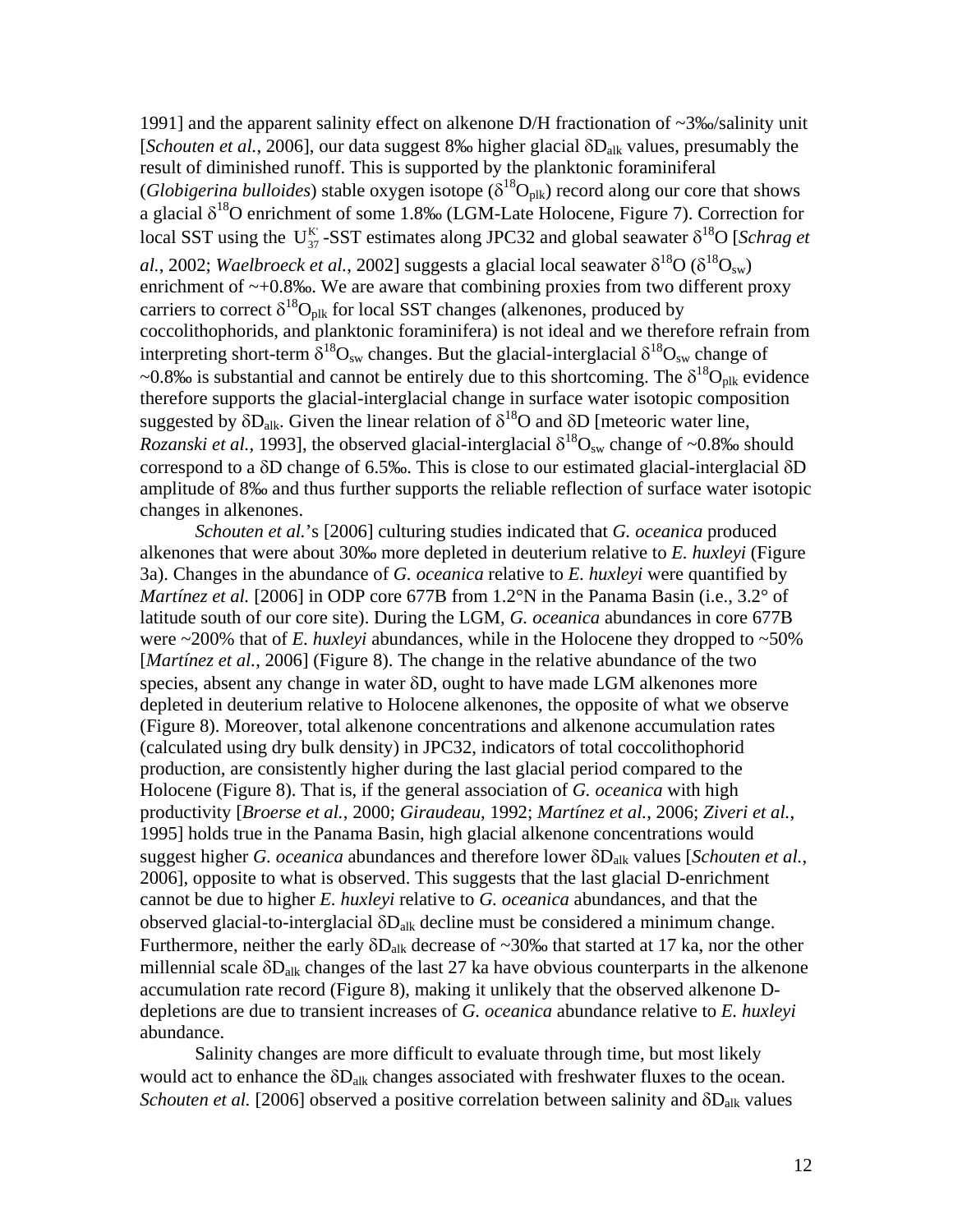of ~3‰/salinity unit [*Schouten et al.*, 2006], which would amplify the change in δDalk values that resulted from changes in runoff. For example, if freshwater fluxes to the Panama Basin increased, δDalk values would be expected to decrease both as a result of isotopically depleted runoff *and* as a result of lowered salinity. Thus, in areas of strong contrast between the δD value of precipitation and seawater, and high amounts of rainfall (e.g., in the tropics close to river deltas), any changes in alkenone δD values caused by species or growth rate variations are likely to be secondary to the first order effects caused by freshwater fluxes.

Another factor that can potentially account for changes in surface water and hence alkenone δD independent of the amount of precipitation and runoff, are variations in moisture source. Precipitation on the Caribbean side of the Isthmus of Panama is about 30‰ more D-enriched than on the Pacific side today [*IAEA*, 2006; *Lachniet and Patterson*, 2002] and decreases by ~30‰ in the course of cross-Isthmus transport from the Atlantic to the Pacific, resulting in no significant isotopic difference of Atlantic and Pacific-derived rainfall in the eastern tropical Pacific. A change in the moisture source from the Pacific to the Atlantic without a change in the amount of precipitation can therefore likely be ruled out as the cause of  $\delta D_{\text{alk}}$  changes in our core.

The glacial alkenone D-enrichment and heavy  $\delta^{18}O_{nlk}$  values observed in core JPC32 therefore implies reduced precipitation and runoff to the Panama Basin at that time. Relatively drier conditions can be explained by a more southern position of the ITCZ and a colder glacial atmosphere, causing hydrologic conditions similar to those encountered today during boreal winter. That is, rainfall directly associated with ITCZ convection occurring south of its present location, resulted in reduced precipitation in the Panama Basin. More importantly, the westerly, moisture-laden Chocó Jet, the primary moisture source for Colombia today that is active during boreal summer when the ITCZ is well north of the equator, must have been weaker in response to a more southern position of the ITCZ. These changes are likely to have left a substantial imprint on surface water isotopic composition, and hence  $\delta D_{\text{alk}}$  values in the Panama Basin.

A southern mean position of the ITCZ during the last glacial maximum period relative to the Holocene is at odds with two recent studies from 8°N in the Panama Basin that suggested no LGM-Holocene change in  $\delta^{18}O_{sw}$ , and thus precipitation [*Benway et al.*, 2006; *Leduc et al.*, 2007]. But it is in agreement with both terrestrial and marine paleorecords from the tropical Atlantic and South America [e.g., *Arz et al.*, 1998; *Baker et al.*, 2001b; *Bush and Colinvaux*, 1990; *Bush*, 2002; *Hooghiemstra and van der Hammen*, 1993; *Hughen et al.*, 1996; *Leyden*, 1985; *Mora and Pratt*, 2001; *Peterson et al.*, 2000; *Schmidt et al.*, 2004; *Wang et al.*, 2006; *Wang et al.*, 2004], as well as several model studies, that consistently suggest a southward shift of the ITCZ at times of high Northern Hemisphere ice volume and at times of reduced North Atlantic Deep Water (NADW) production [*Chiang and Bitz*, 2005; *Dahl et al.*, 2005; *Timmermann et al.*, 2005; *Timmermann et al.*, 2007b]. The disparity with salinity records from ~8°N in the eastern tropical Pacific are likely due to the complexity of precipitation sources in this area. While our site and western tropical South America likely receive most of their moisture from Pacific sources, the records from 8°N lie within a second area of maximum precipitation near Costa Rica (~5-9°N), that has been estimated to consist to 50% of Caribbean sources [*Benway and Mix*, 2004].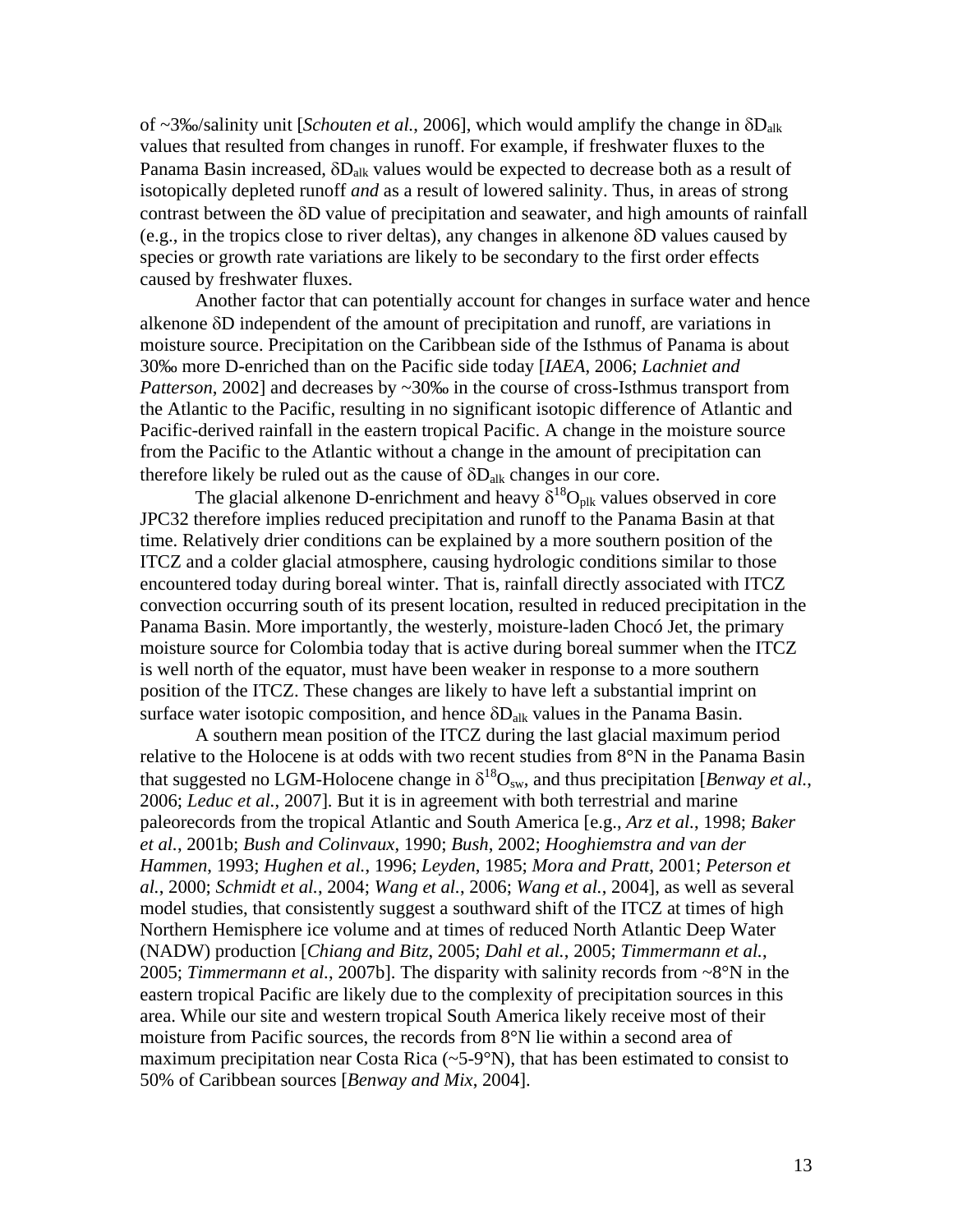Some Holocene  $\delta D_{\text{alk}}$  values in our record have large error bars due to low alkenone concentrations (see Figure 8b). Several trends, however, are apparent and robust. During the early Holocene, starting at  $\sim$ 9.8 ka,  $\delta D_{\text{alk}}$  values increased by some 12‰ and remained around -200‰ until ~8 ka, followed by a decrease of 20-25‰ until  $\sim$ 5 ka. The subsequent  $\delta D_{\text{alk}}$  increase of  $\sim$ 18‰ from 5-2.5 ka, suggests a drying trend that is consistent with drying in northern Venezuela [*Haug et al.*, 2001; *Tedesco and Thunell*, 2003] and a southward displacement of the ITCZ. The Cariaco Basin records indicate a minimum in precipitation around 3 ka and subsequent rapid increase that is also evident in our record as a decrease in  $\delta D_{\text{alk}}$  values. The long-term D-depletion since 9 ka coincides with warming in the tropical Pacific (Figure 6) and is consistent with the association of warm SSTs with increased precipitation (e.g., at times of a northern mean position of the ITCZ).

#### **5.1.2 The last glacial termination**

The last deglaciation was characterized by an early and marked SST decrease by 1.5°C from ~17 to 14.5 ka, with minimum temperatures of 23.3°C at ~15.8-15.1 ka (Figure 6). This cold event is consistent with the cooling observed in another alkenone SST record from the eastern tropical Pacific at 0°N by *Kienast et al.* [2006] (Figure 6a) and coincides with cooling and a reduction in the AMOC in the North Atlantic Ocean in response to Heinrich event H1. The simultaneity of the cold anomaly in JPC32 with H1 is supported by its occurrence during the early deglaciation, when benthic  $\delta^{18}O$  in our core, and hence global ice volume, was already decreasing. Other short-duration cold episodes in the glacial section of our record may also be associated with cold events in the North Atlantic, such as the one starting around 24-23.3 ka and lasting until  $\sim$ 22.3 ka (Figure 6), near the time of H2. Better age control is required to confirm this association.

At the time of the early deglacial cooling (H1),  $\delta D_{\text{alk}}$  values decreased by ~30‰ starting at  $\sim$ 17 ka, and reached an initial minimum at  $\sim$ 13.5 ka (Figure 7). As discussed above, based on the alkenone accumulation record in JPC32 (Figure 8), changes in relative species abundance (*E. huxleyi* vs. *G. oceanica*) are unlikely to have caused the downcore  $δD<sub>alk</sub>$  variations.

Harsh climatic conditions characterized much of the Northern Hemisphere during H1 [*Hemming*, 2004] and the ITCZ is thought to have migrated southward [*Peterson et al.*, 2000; *Timmermann et al.*, 2005; *Timmermann et al.*, 2007b; *Wang et al.*, 2004]. A southward displacement of the ITCZ during H1, from an already southward-displaced glacial position, would have further suppressed Pacific moisture transport into tropical South America via the Chocó Jet. A concomitant  $\delta D_{\text{alk}}$  decrease, however, suggests the opposite -- i.e., increased precipitation and runoff from Colombia.

Times of high-northern latitude cooling during H-events are associated with enhanced northeasterly trade winds [*Andreasen and Ravelo*, 1997; *Dahl et al.*, 2005; *Hughen et al.*, 1996] (Figure 9 and appendix) and tropical to southern-subtropical Atlantic warming (including the Cariaco Basin, the Caribbean and the Gulf of Mexico [*Flower et al.*, 2004; *Hüls and Zahn*, 2000; *Rühlemann et al.*, 1999; *Schmidt et al.*, 2004; *Weldeab et al.*, 2006]). These conditions are favorable for a strengthening of low-level winds crossing Central America from the Atlantic to the Pacific [Figure 9 and appendix, *Xie et al.*, 2007; *Xu et al.*, 2005]. The Panama Jet, that crosses the Isthmus of Panama from the east, develops today during boreal winter when the ITCZ is at its southernmost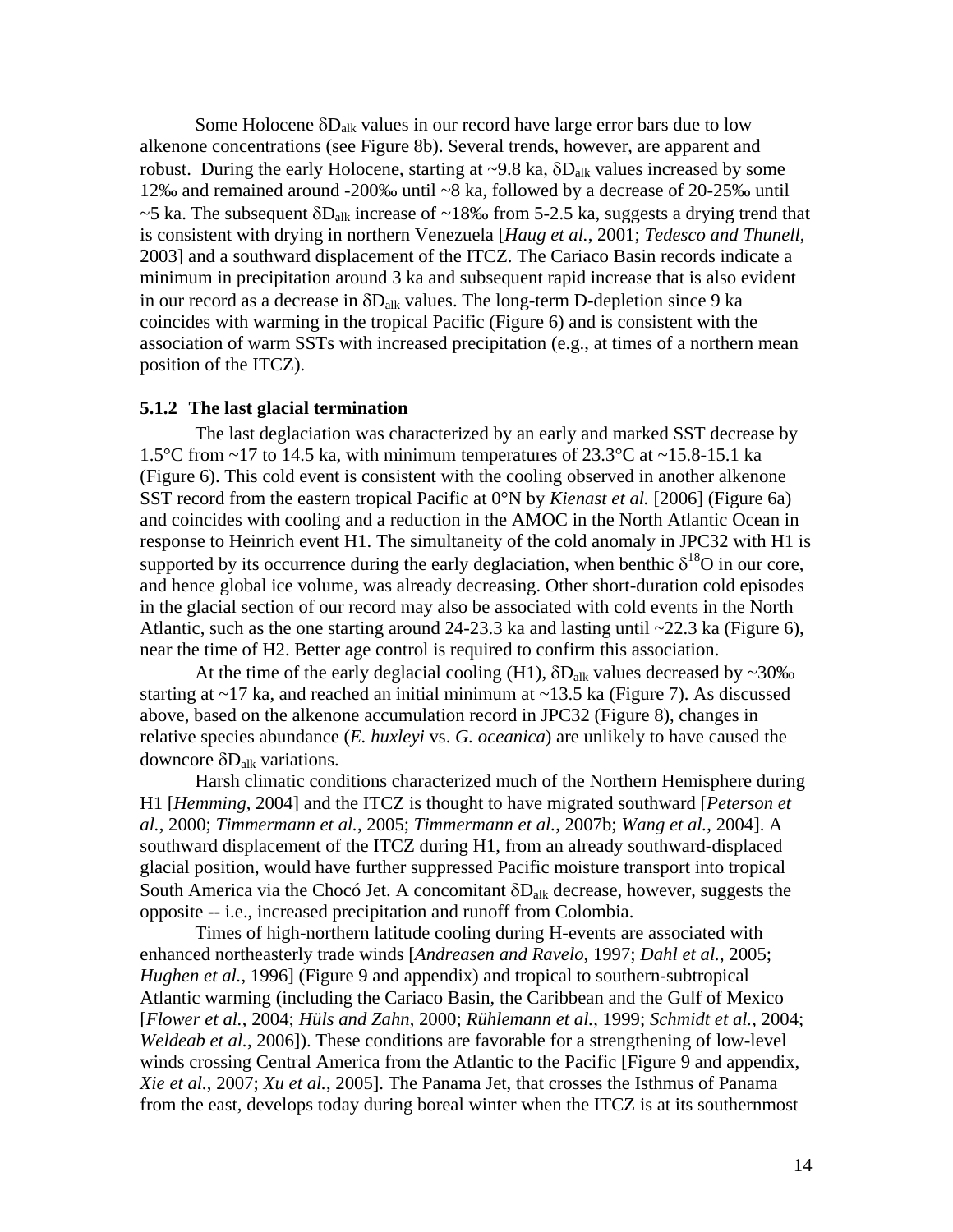position and northeasterly trade winds are strongest [*Mapes et al.*, 2003; *Xie et al.*, 2005]. It accounts for part of the moisture export from the Atlantic to the Pacific that is considered crucial for the maintenance of the Atlantic-Pacific salinity difference and thus the operation of the AMOC [*Baumgartner and Reichel*, 1975; *Hostetler and Mix*, 1999; *Stocker and Wright*, 1991; *Zaucker et al.*, 1994]. The total freshwater export from the Atlantic to the Pacific across Central America through the Papagayo, Tehuantepec and Panama topographic gaps has been estimated at  $0.3 \text{ Sv}$  ( $1 \text{Sv} = 10^6 \text{ m}^3/\text{s}$ ) [*Stocker and Wright*, 1991] and 0.32 Sv [*Xu et al.*, 2005].

An increase in moisture transport to the eastern tropical Pacific during North Atlantic H-events in conjunction with cold SSTs in the Panama Basin that are documented [Figure 6, *Kienast et al.*, 2006] could have caused the increase in freshwater supply indicated by our  $\delta D_{\text{alk}}$  record (Figure 7). The Panama Jet leads to enhanced upwelling in the Panama Basin today [*Chelton et al.*, 2000; *Rodríguez-Rubio and Stuardo*, 2002], which should increase the impact of D–enriched subsurface waters on δDalk values while at the same time resulting in lower SSTs. Our observations from the deglaciation, however, show a cold event at ~17 ka and low and declining  $\delta D_{\text{alk}}$  values relative to the LGM (Figure 7). The early deglacial  $\delta D_{\text{alk}}$  decrease and other shortduration δDalk changes along JPC32 were therefore most likely caused by changes in freshwater supply to the Panama Basin rather than variations in upwelling.

## *A regional coupled model experiment*

In order to test the scenario of increased Atlantic-Pacific moisture transport during H1, we used a regional ocean-atmosphere model (ROAM) [*Xie et al.*, 2007] to analyze the response of eastern tropical Pacific SST and precipitation to the shutdown of the AMOC forced by freshening of the northern North Atlantic. This experiment captures the cooling of the eastern tropical Pacific during H1 observed in paleotemperature records [*Kienast et al.*, 2006, this study Figure 6] (Figure 9; see appendix for a more detailed description of the model). The reduction in the annual cycle of SST over the eastern equatorial Pacific in the model results from anomalous northeasterly winds across Central America (Figure 9). Moreover, the convergence of strengthened northeasterly winds across Central America in the model is associated with increased precipitation in a narrow band in the eastern tropical Pacific (Figure 9b and appendix). Detailed analysis of the ROAM hosing experiment indicates that this precipitation increase is due to enhanced Atlantic freshwater export across Central America during H-events (I. Richter, pers. comm.). This is also indicated by other model simulations that produce enhanced Atlantic-Pacific moisture transport under El Niño-like conditions [*Schmittner et al.*, 2000; *Schmittner and Clement*, 2002]. Furthermore, paleoclimate records suggest an El Niñolike state during North Atlantic H-events [e.g., *Hong et al.*, 2005; *Koutavas et al.*, 2002; *Stott et al.*, 2002; *Zhang and Delworth*, 2005].

Our finding of increased precipitation in the eastern tropical Pacific (4.4°N) during H1 therefore appears plausible and is not in conflict with dry conditions in the Cariaco Basin [*Peterson et al.*, 2000] or at 8°N in the eastern tropical Pacific [*Benway et al.*, 2006; *Leduc et al.*, 2007].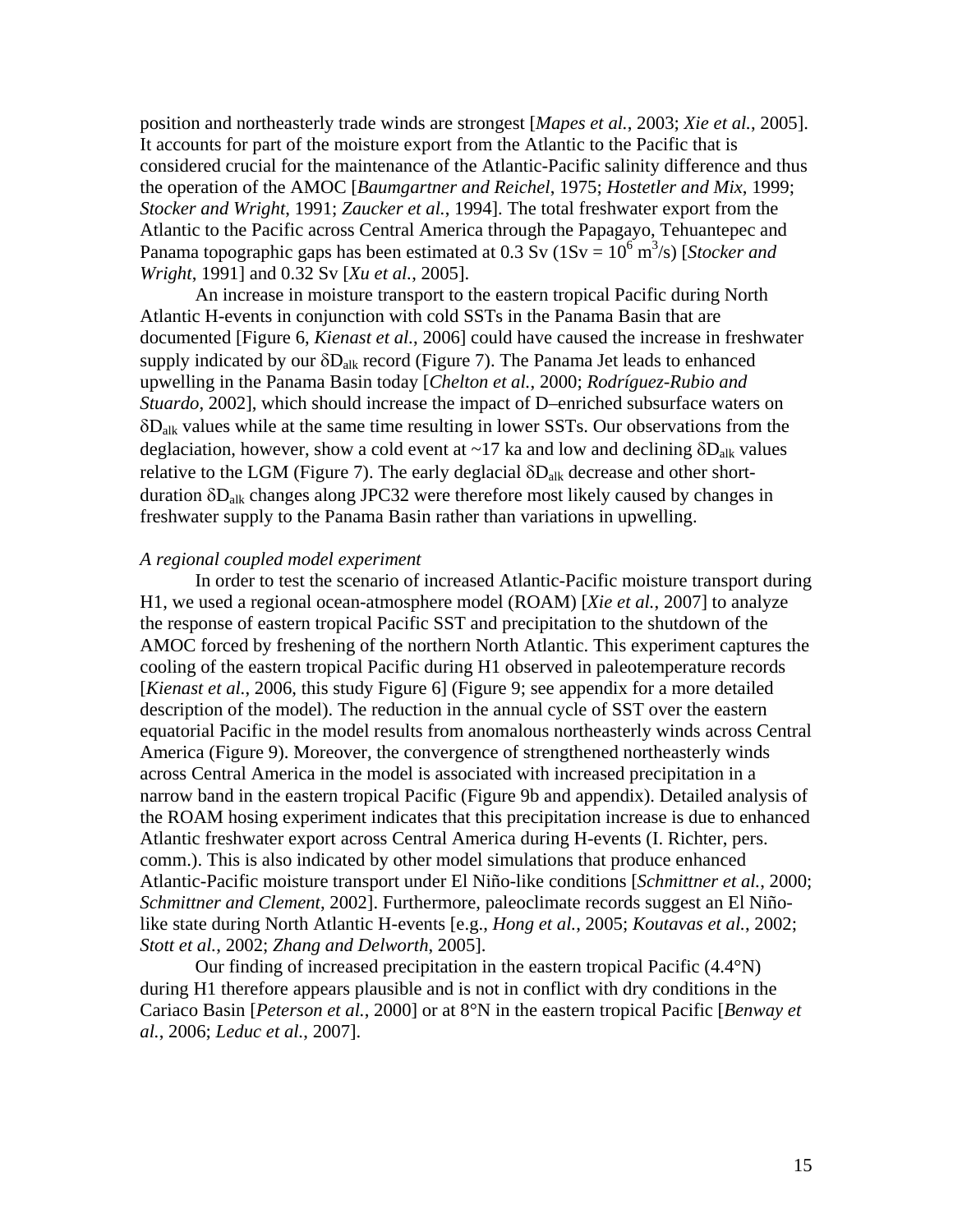#### **6. Summary and Conclusions**

We have used hydrogen isotope ratios in alkenones, produced by haptophyte algae, to document past hydrologic changes in the Panama Basin and western tropical South America. Two records covering the past 300-400 years demonstrate that alkenone δD values reflect variations in precipitation and runoff to the tropical eastern Pacific and can be used for paleo-hydrologic studies. A  $\delta D_{\text{alk}}$  record spanning the past 27 ka indicates drier conditions during the last glacial period, likely caused by a southward shift of the ITCZ. The early deglaciation was marked by a  $1.5^{\circ}$ C sea-surface cooling (~17-14.5 ka), consistent with cooling found at 0°N in the eastern tropical Pacific [*Kienast et al.*, 2006]. This cooling coincided with the time of H1 in the North Atlantic and is consistent with the response of the eastern tropical Pacific to a reduction of the AMOC and associated strengthening of northeasterly trade winds in our ocean-atmosphere model. At the same time, a gradual  $\delta D_{\text{alk}}$  decrease indicates an early deglacial increase in precipitation towards Holocene conditions. Increased rainfall is supported by our model that shows a narrow band of increased precipitation in the eastern tropical Pacific in response to a reduction of the AMOC and cooling in the North Atlantic (H1). The band of increased rainfall is associated with the convergence of anomalous northeasterly winds across Central America that are present year round and increase the Atlantic-to-Pacific moisture transport. This may have implications for the Atlantic-Pacific freshwater balance that is critical for the operation of the AMOC.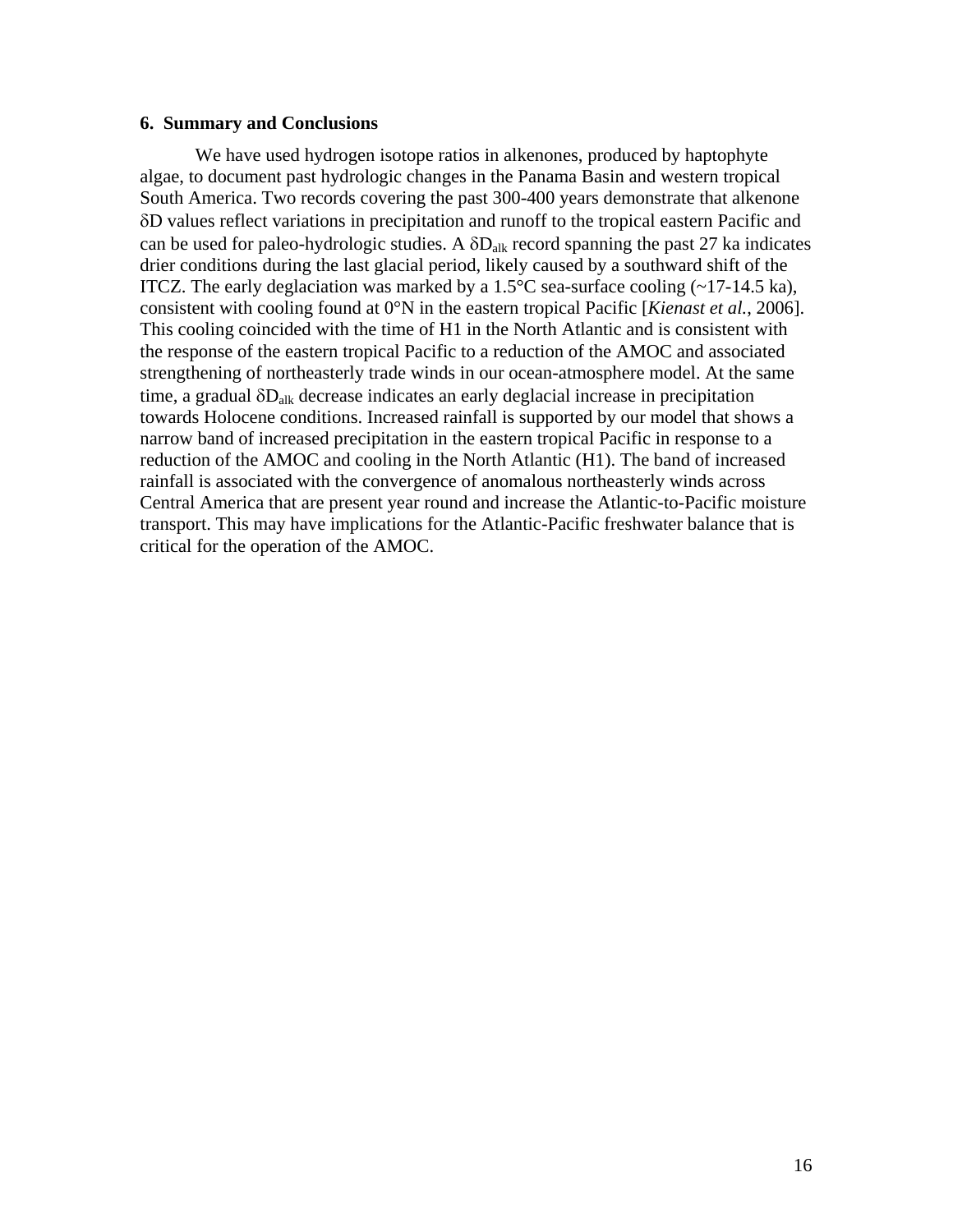## **Appendix**  Regional coupled model experiment

A full-physics regional atmospheric model is coupled with an ocean general circulation model. The atmospheric model covers one third of the global tropics from  $150^{\circ}$ W to  $30^{\circ}$ W,  $35^{\circ}$ S to  $35^{\circ}$ N, with horizontal resolution 0.5° and 28 vertical levels. The ocean model covers the entire tropical Pacific from 35°S to 35°N, with horizontal resolution 0.5<sup>°</sup> and 30 vertical levels. The atmospheric and ocean models are restored to observations on the open boundaries, and are interactive in the eastern Pacific (east of 150°W). The ocean model west of 150°W is forced by observed atmospheric forcing while observed sea surface temperature (SST) is prescribed in the Atlantic to force the atmospheric model. The regional ocean-atmosphere model (ROAM) simulates the mean state and seasonal cycle of the eastern Pacific very well. In particular, the model reproduces the westerly Choco Jet that converges onto the Pacific coast of Colombia and creates a rainfall maximum exceeding 10 m/year (Figure 9a). For a detailed description of the model and its performance, readers are referred to *Xie et al*. [2007].

In response to an injection of fresh water in the high-latitude North Atlantic, as at the onset of Heinrich events, the cooling of the tropical North Atlantic is a common feature in different coupled general circulation models [GCMs, *Timmermann et al.*, 2007b]. The ROAM is used to investigate how this North Atlantic cooling induces changes in the tropical Pacific via the mountainous Central American Isthmus. Tropical North Atlantic SST is reduced by  $2^{\circ}C$  to mimic the response there to water hosing. The prescribed cooling is spatially uniform north of  $5^\circ N$  and tempered down to zero to  $5^\circ S$ . The cooling causes atmospheric pressure to increase over the tropical North Atlantic and the increased pressure gradient with the Pacific drives anomalous northeasterly winds across Central America, a feature seen in all coupled GCMs in response to North Atlantic water hosing [*Timmermann et al.*, 2007b]. The anomalous northeasterly winds across Central America cause a reduction in the SST annual cycle over the equatorial eastern Pacific [*Xie et al.*, 2007].

Figure 9b shows the model response to North Atlantic cooling during July-August-September (JAS), the season when the atmospheric changes in wind and precipitation are the most pronounced since tropical North Atlantic SST is at its annual maximum and supports deep atmospheric convection. As a result, a unit change in SST there can induce a larger atmospheric response during JAS than in other seasons. Strong northeasterly wind anomalies of up to 8 m/s are found across Central America and cover a broad region over the eastern Pacific north of the equator. Negative SST anomalies are found on the coast from Panama to Ecuador, consistent with Alkenone SST observations during the Heinrich event [this study, *Kienast et al.*, 2006]. Precipitation decreases over much of the northeastern tropical Pacific, in line with paleo-salinity reconstructions from this area [*Benway et al.*, 2006; *Leduc et al.*, 2007]. But there is a narrow ribbon of increased rainfall to the south. This ribbon of increased rainfall is associated with the convergence of anomalous northeasterly winds across Central America and appears to be consistent with an intensified hydrological cycle during the Heinrich event as inferred from our δDalk record at JPC32. The anomalous cross-Central American winds are present year round and increase the Atlantic-to-Pacific transport of moisture.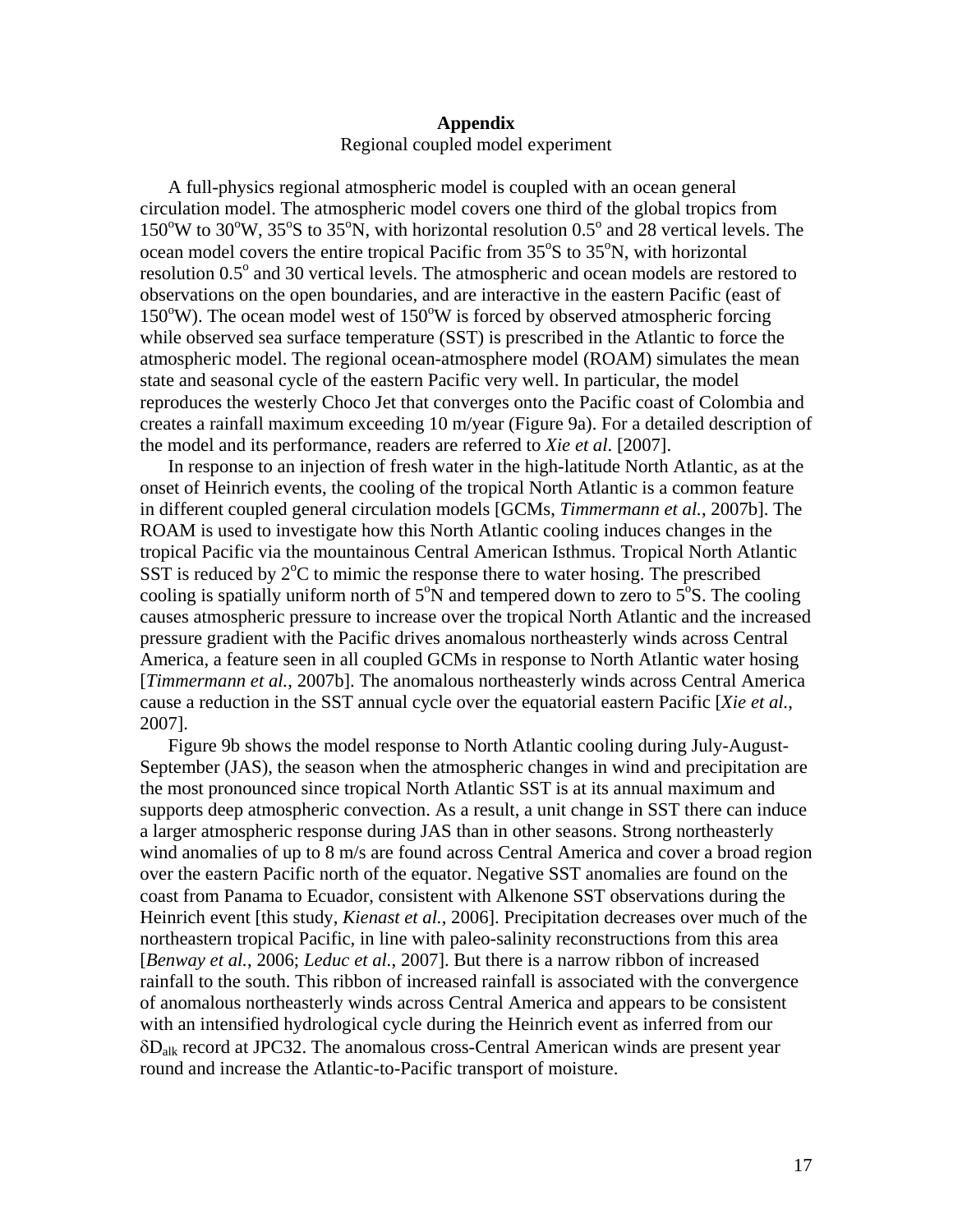#### **References**

- Andreasen, D. J., and A. C. Ravelo (1997), Tropical Pacific Ocean thermocline depth reconstructions for the last glacial maximum, *Paleoceanography*, *12*(3), 395-414.
- Arz, H. W., J. Patzold, and G. Wefer (1998), Correlated millennial-scale changes in surface hydrography and terrigenous sediment yield inferred from last-glacial marine deposits off northeastern Brazil, *Quaternary Research*, *50*(2), 157-166.
- Baker, P. A., C. A. Rigsby, G. O. Seltzer, S. C. Fritz, T. K. Lowenstein, N. P. Bacher, and C. Veliz (2001a), Tropical climate changes at millennial and orbital timescales on the Bolivian Altiplano, *Nature*, *409*(6821), 698-701.
- Baker, P. A., G. O. Seltzer, S. C. Fritz, R. B. Dunbar, M. J. Grove, P. M. Tapia, S. L. Cross, H. D. Rowe, and J. P. Broda (2001b), The history of South American tropical precipitation for the past 25,000 years, *Science*, *291*(5504), 640-643.

Baumgartner, A., and E. Reichel (1975), *The World Water Balance*, 179 pp., Elsevier.

- Benway, H. M., and A. C. Mix (2004), Oxygen isotopes, upper-ocean salinity, and precipitation sources in the eastern tropical Pacific, *Earth and Planetary Science Letters*, *224*, 493-507.
- Benway, H. M., A. C. Mix, and B. A. Haley (2006), Eastern Pacific Warm Pool paleosalinity and climate variability: 0–30 kyr, *Paleoceanography*, *21*(PA3008), doi:10.1029/2005PA001208.
- Broerse, A. T. C., G.-J. A. Brummer, and J. E. V. Hinte (2000), Coccolithophore export production in response to monsoonal upwelling off Somalia (northwestern Indian Ocean), *Deep Sea Research Part II: Topical Studies in Oceanography*, *47*(9-11), 2179-2205.
- Burgoyne, T. W., and J. M. Hayes (1998), Quantitative production of  $H_2$  by pyrolysis of gas chromatographic effluents, *Analytical Chemistry*, *70*(24), 5136 -5141.
- Bush, M. B., and P. A. Colinvaux (1990), A pollen record of a complete glacial cycle from lowland Panama, *Journal of Vegetation Science*, *1*(1), 105-118.
- Bush, M. B., D. R. Piperno, P. A. Colinvaux, P. E. De Oliveira, L. A. Krissek, M. C. Miller, and W. E. Rowe (1992), A 14,300-yr paleoecological profile of a lowland tropical lake in Panama, *Ecological Monographs*, *62*(2), 251-275.
- Bush, M. B. (2002), On the interpretation of fossil Poaceae pollen in the lowland humid neotropics, *Paleogeogr. Paleoclimatol. Paleoecol.*, *177*(1-2), 5-17.
- Bush, M. B., M. C. Miller, P. E. De Oliveira, and P. A. Colinvaux (2002), Orbital forcing signal in sediments of two Amazonian lakes, *Journal of Paleolimnology*, *27*(3), 341-352.
- Chelton, D. B., M. H. Freilich, and S. K. Esbensen (2000), Satellite Observations of the Wind Jets off the Pacific Coast of Central America. Part II: Regional Relationships and Dynamical Considerations, *Monthly Weather Review*, *128*(7), 2019-2043.
- Chiang, J. C. H. (2005), Present-day climate variability in the tropical Atlantic: a model for paleoclimate changes?, in *The Hadley circulation: past, present, and future*, vol., edited by Diaz, H. F. and R. S. Bradley, pp. 465-488, Kluwer Academic Publishers.
- Chiang, J. C. H., and C. M. Bitz (2005), Influence of high latitude ice cover on the marine Intertropical Convergence Zone, *Climate Dynamics*, *25*(5), 477-496.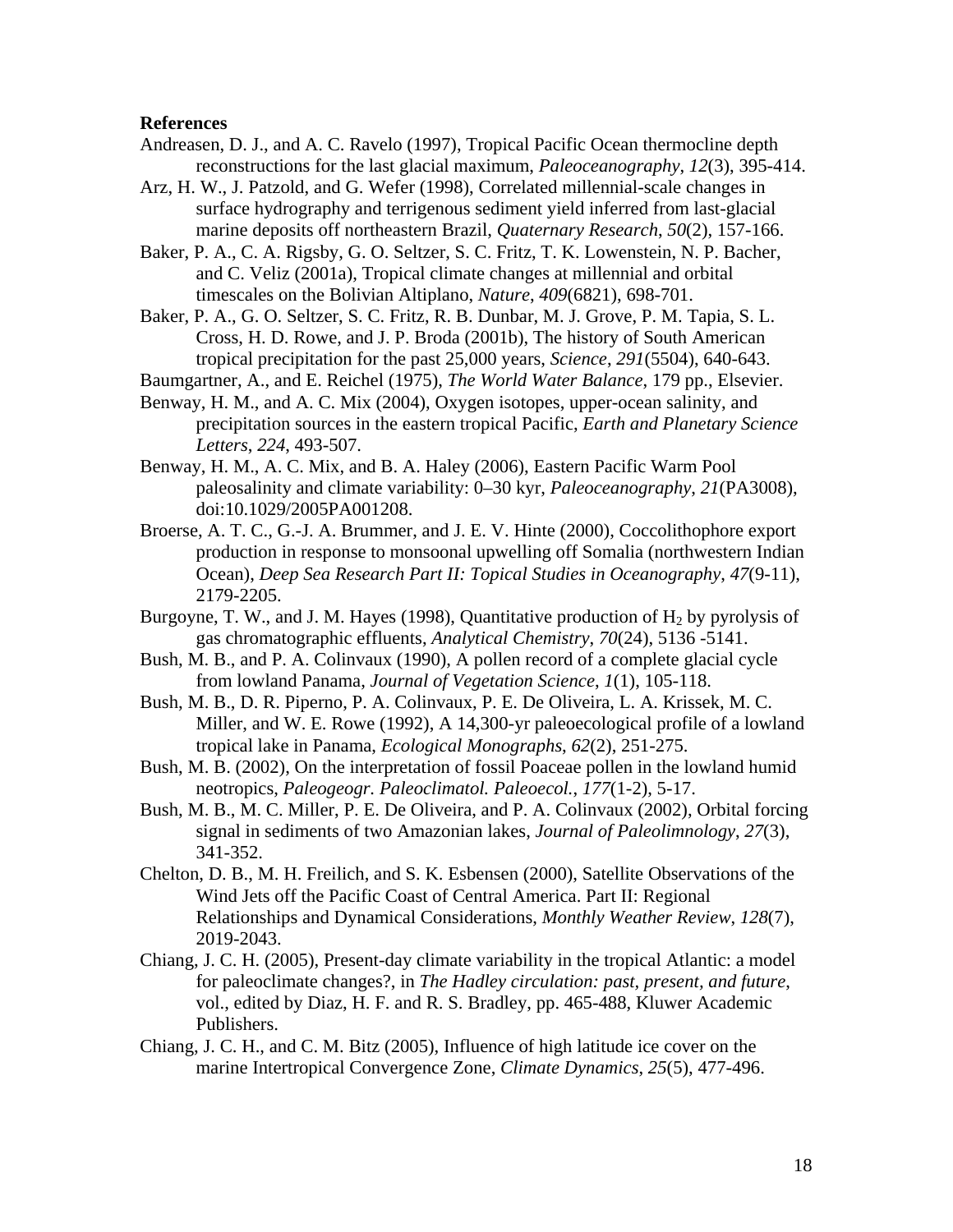- Coe, M. T., and N. Olejniczak (1999), SAGE Global River Discharge Database. Available online at [http://www.sage.wisc.edu/riverdata/] from the Center for Sustainability and the Global Environment (SAGE), Gaylord Nelson Institute for Environmental Studies, University of Wisconsin-Madison, Madison, Wisconsin, USA.
- Colinvaux, P. A., P. E. De Oliveira, J. E. Moreno, M. C. Miller, and M. B. Bush (1996), A Long Pollen Record from Lowland Amazonia: Forest and Cooling in Glacial Times, *Science*, *274*, 85-88.
- Conte, M., M. A. Sicre, C. Rühlemann, J. C. Weber, S. Schulte, D. Schulz-Bull, and T. Blanz (2006), Global temperature calibrations of the alkenone unsaturation index (UK' 37) in surface waters and comparsion with surface sediments, *Geochemistry Geophysics Geosystems*, *7*(Q02005), doi:10.1029/2005GC001054.
- Cruz, F. W., S. J. Burns, I. Karmann, W. D. Sharp, M. Vuille, A. O. Cardoso, J. A. Ferrari, P. L. S. Dias, and O. Viana (2005), Insolation-driven changes in atmospheric circulation over the past 116,000 years in subtropical Brazil, *Nature*, *434*(7029), 63-66.
- Dahl, K., A. Broccoli, and R. Stouffer (2005), Assessing the role of North Atlantic freshwater forcing in millennial scale climate variability: a tropical Atlantic perspective, *Climate Dynamics*, *24*(4), 325-346.
- Dansgaard, W. (1964), Stable isotopes in precipitation, *Tellus*, *16*, 436-468.
- Duplessy, J. C., L. Labeyrie, A. Juillet-Leclerc, F. Maitre, J. Duprat, and M. Sarnthein (1991), Surface salinity reconstruction of the North Atlantic Ocean during the last glacial maximum, *Oceanologica Acta*, *14*(4), 311-324.
- Englebrecht, A. C., and J. P. Sachs (2005), Determination of sediment provenance at drift sites using hydrogen isotopes and unsaturation ratios in alkenones, *Geochimica et Cosmochimica Acta*, *69*(17), 4253-4265.
- Flower, B. P., D. W. Hastings, H. W. Hill, and T. M. Quinn (2004), Phasing of deglacial warming and laurentide ice sheet meltwater in the Gulf of Mexico, *Geology*, *32*(7), 597-600.
- Gat, J. R. (1996), Oxygen and hydrogen isotopes in the hydrologic cycle, *Annual Review of Earth and Planetary Sciences*, *24*, 225-262.
- Giraudeau, J. (1992), Distribution of Recent nannofossils beneath the Benguela system: Southwest African continental margin, *Marine Geology*, *108*(2), 219-237.
- Goldberg, E. D. (1962), Geochronology with <sup>210</sup>Pb, in *Proceedings of the Symposium on Radioactive Dating*, edited, pp. 121–131, International Atomic Energy Agency (IEAE), Vienna.
- Gonfiantini, R., M. A. Roche, J. C. Olivry, J. C. Fontes, and G. M. Zuppi (2001), The altitude effect on the isotopic composition of tropical rains, *Chemical Geology*, *181*(1-4), 147-167.
- GRDC, The Global Runoff Data Centre, D 56002 Koblenz, Germany, http://grdc.bafg.de.
- Haug, G. H., K. A. Hughen, D. M. Sigman, L. C. Peterson, and U. Röhl (2001), Southward migration of the Intertropical Convergence Zone through the Holocene, *Science*, *293*, 1304-1308.
- Hemming, S. R. (2004), Heinrich events: Massive late pleistocene detritus layers of the North Atlantic and their global climate imprint, *Reviews of Geophysics*, *42*(1).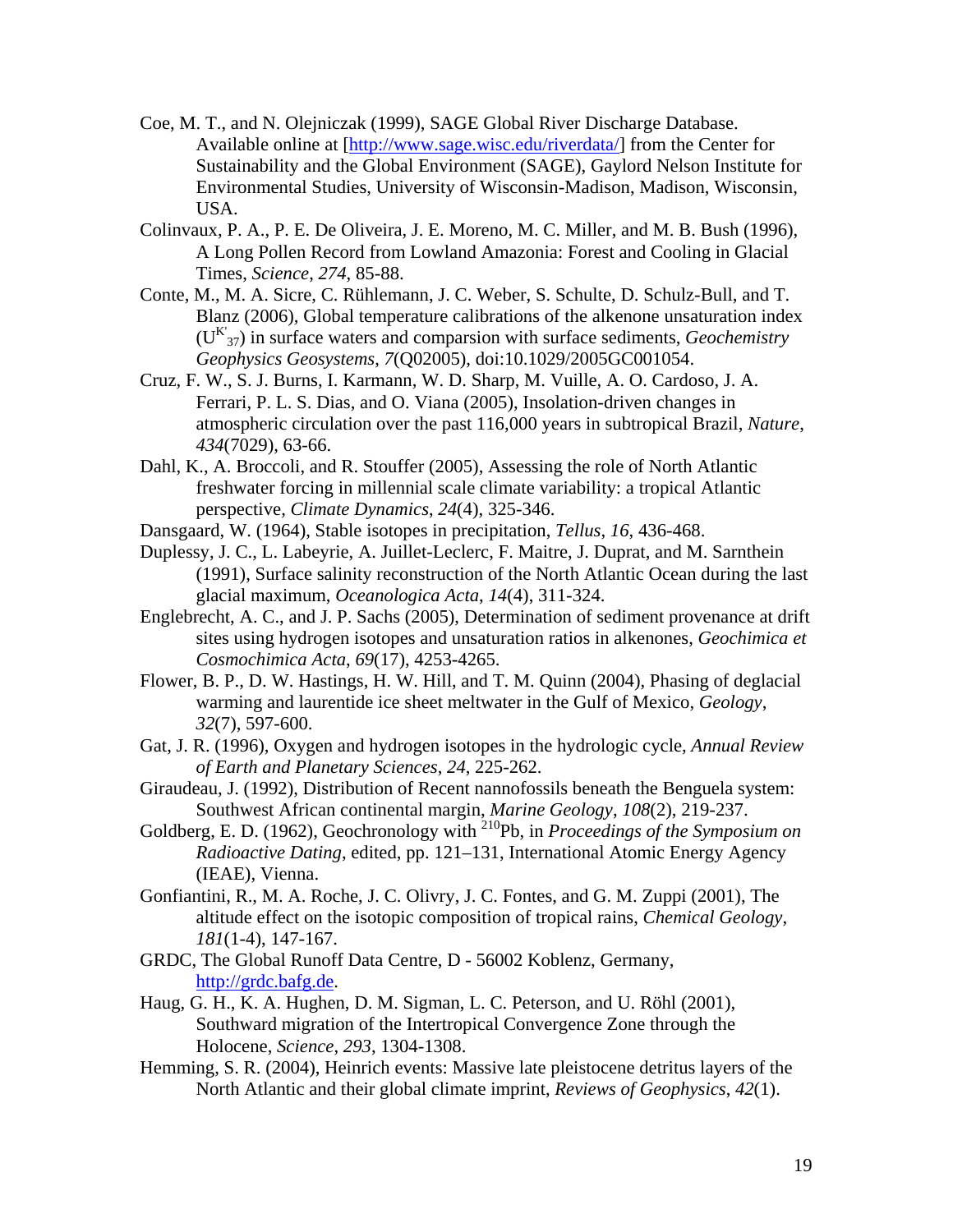- Hong, Y. T., B. Hong, Q. H. Lin, Y. Shibata, M. Hirota, Y. X. Zhu, X. T. Leng, Y. Wang, H. Wang, and L. Yi (2005), Inverse phase oscillations between the East Asian and Indian Ocean summer monsoons during the last 12 000 years and paleo-El Niño, *Earth and Planetary Science Letters*, *231*(3-4), 337-346.
- Hooghiemstra, H., and T. van der Hammen (1993), Late quaternary vegetation history and paleoecology of Laguna Pedro Palo (subandean forest belt, Eastern Cordillera, Colombia), *Review of Palaeobotany and Palynology*, *77*(3-4), 235- 262.
- Hostetler, S. W., and A. C. Mix (1999), Reassessment of ice-age cooling of the tropical ocean and atmosphere, *Nature*, *399*, 673-676.
- Hughen, K. A., J. T. Overpeck, L. C. Peterson, and S. Trumbore (1996), Rapid climate changes in the tropical Atlantic region during the last deglaciation, *Nature*, *380*, 51-54.
- Hüls, M., and R. Zahn (2000), Millennial-scale sea surface temperature variability in the western tropical North Atlantic from planktonic foraminiferal census counts, *Paleoceanography*, *15*(6), 659-678.
- IAEA (2006), Isotopes in precipitation, edited, Isotope Hydrology Information System (ISOHIS), The ISOHIS Database, accessible at: http://isohis.iaea.org.
- Kienast, M., S. Steinke, K. Stattegger, and S. E. Calvert (2001), Synchronous tropical South China Sea SST change and Greenland warming during deglaciation, *Science*, *291*, 2132-2134.
- Kienast, M., S. S. Kienast, S. E. Calvert, T. I. Eglinton, G. Mollenhauer, R. Francois, and A. C. Mix (2006), Eastern Pacific cooling and Atlantic overturning circulation during the last deglaciation, *Nature*, *443*, 846-849.
- Koutavas, A., J. Lynch-Stieglitz, T. M. Marchitto, Jr., and J. P. Sachs (2002), El Niñolike pattern in ice age tropical Pacific sea surface temperature, *Science*, *297*, 226- 230.
- Koutavas, A., and J. Lynch-Stieglitz (2003), Glacial-interglacial dynamics of the eastern equatorial Pacific cold tongue-Intertropical Convergence Zone system reconstructed from oxygen isotope records, *Paleoceanography*, *18*(4), 1089, doi: 1010.1029/2003PA000894.
- Koutavas, A., J. P. Sachs, L. D. Stott, J. Lynch-Stieglitz, and P. B. de Menocal (2004), Holocene sea surface temperature trends in the equatorial Pacific Ocean, paper presented at 1st International CLIVAR Conference., Baltimore, MD, USA.
- Krebs, U., and A. Timmermann (2007), Tropical air-sea interactions accelerate the recovery of the Atlantic Meridional Overturning Circulation after a major shutdown, *Climate Dynamics*, *accepted*.
- Krishnaswamy, S., D. Lal, J. M. Martin, and M. Meybeck (1971), Geochronology of lake sediments, *Earth and Planetary Science Letters*, *11*, 407-414.
- Lachniet, M. S., and W. P. Patterson (2002), Stable isotope values of Costa Rican surface waters, *Journal of Hydrology*, *260*(1-4), 135-150.
- Lea, D. W., D. K. Pak, and H. J. Spero (2000), Climate impact of late Quaternary Equatorial Pacific sea surface temperature variations, *Science*, *289*(5485), 1719- 1724.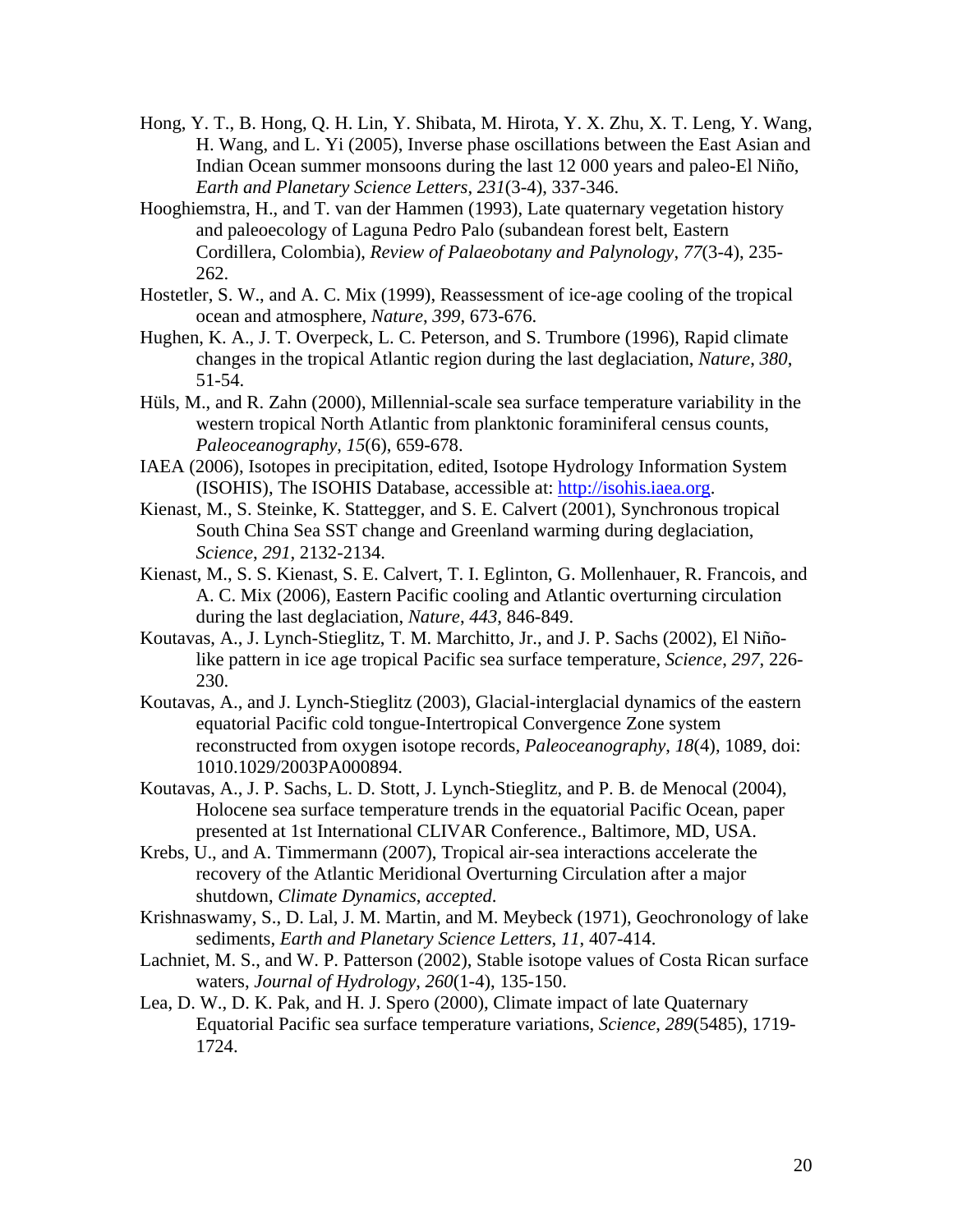- Leduc, G., L. Vidal, K. Tachikawa, F. Rostek, C. Sonzogni, L. Beaufort, and E. Bard (2007), Moisture transport across Central America as a positive feedback on abrupt climatic changes, *Nature*, *445*, 908-911.
- Levitus, S., and T. P. Boyer (1994), *World Ocean Atlas 1994: Temperature*, 117 pp., U.S. Department of Commerce, Washington, D.C.
- Levitus, S., R. Burgett, and T. P. Boyer (1994), *World Ocean Atlas 1994: Salinity*, 99 pp., U.S. Department of Commerce, Washington, D.C.
- Leyden, B. W. (1985), Late Quaternary aridity and Holocene moisture fluctuations in the Lake Valencia Basin, Venezuela, *Ecology*, *66*(4), 1279-1295.
- Lisiecki, L. E., and M. E. Raymo (2005), A Pliocene-Pleistocene stack of 57 globally distributed benthic  $\delta^{18}$ O records, *Paleoceanography*, 20(1).
- Mapes, B. E., T. T. Warner, M. Xu, and A. J. Negri (2003), Diurnal patterns of rainfall in northwestern South America. Part I: Observations and context, *Monthly Weather Review*, *131*(5), 799-812.
- Martínez, J. I., D. Rincon, Y. Yokoyama, and T. Barrows (2006), Foraminifera and coccolithophorid assemblage changes in the Panama Basin during the last deglaciation: Response to sea-surface productivity induced by a transient climate change, *Palaeogeography, Palaeoclimatology, Palaeoecology*, *234*(1), 114-126.
- Maslin, M. A., and S. J. Burns (2000), Reconstruction of the Amazon Basin effective moisture availability over the past 14,000 years, *Science*, *290*(5500), 2285-+.
- Mayle, F. E., D. J. Beerling, W. D. Gosling, and M. B. Bush (2004), Responses of Amazonian ecosystems to climatic and atmospheric carbon dioxide changes since the last glacial maximum, *Philosophical Transactions of the Royal Society of London. Series B*, *359*(1443), 499-514.
- Mora, G., and L. M. Pratt (2001), Isotopic evidence for cooler and drier conditions in the tropical Andes during the last glacial stage, *Geology*, *29*(6), 519-522.
- Müller, P. J., G. Kirst, G. Ruhland, I. von Storch, and A. Rosell-Mele (1998), Calibration of the alkenone paleotemperature index  $U^{k'}_{37}$  based on core-tops from the eastern South Atlantic and the global ocean (60°N-60°S), *Geochimica et Cosmochimica Acta*, *62*(10), 1757–1772.
- NCEP/NCAR Reanalysis Project, http://www.cdc.noaa.gov/cdc/reanalysis/index.html.
- Pahnke, K., and J. P. Sachs (2006), Sea surface temperatures of southern midlatitudes 0– 160 kyr B.P., *Paleoceanography*, *21*(PA2003), doi:10.1029/2005PA001191.
- Paul, H. A. (2002), Application of Novel Stable Isotope Methods to Reconstruct Paleoenvironments: Compound-Specific Hydrogen Isotopes and Pore-Water Oxygen Isotopes, Swiss Federal Institute of Technology, Zürich.
- Peterson, L. C., G. H. Haug, K. A. Hughen, and U. Röhl (2000), Rapid changes in the hydrologic cycle of the tropical Atlantic during the last glacial, *Science*, *290*, 1947-1951.
- Peterson, L. C., and G. H. Haug (2006), Variability in the mean latitude of the Atlantic Intertropical Convergence Zone as recorded by riverine input of sediments to the Cariaco Basin (Venezuela), *Paleogeogr. Paleoclimatol. Paleoecol.*, *234*(1), 97- 113.
- Pierrehumbert, R. T. (1999), Subtropical water vapor as a mediator of rapid global climate change, in *Mechanisms of Global Climate Change at Millennial Time Scales*, *Geophysical Monograph*, vol. 112, edited by Clark, P. U., R. S. Webb and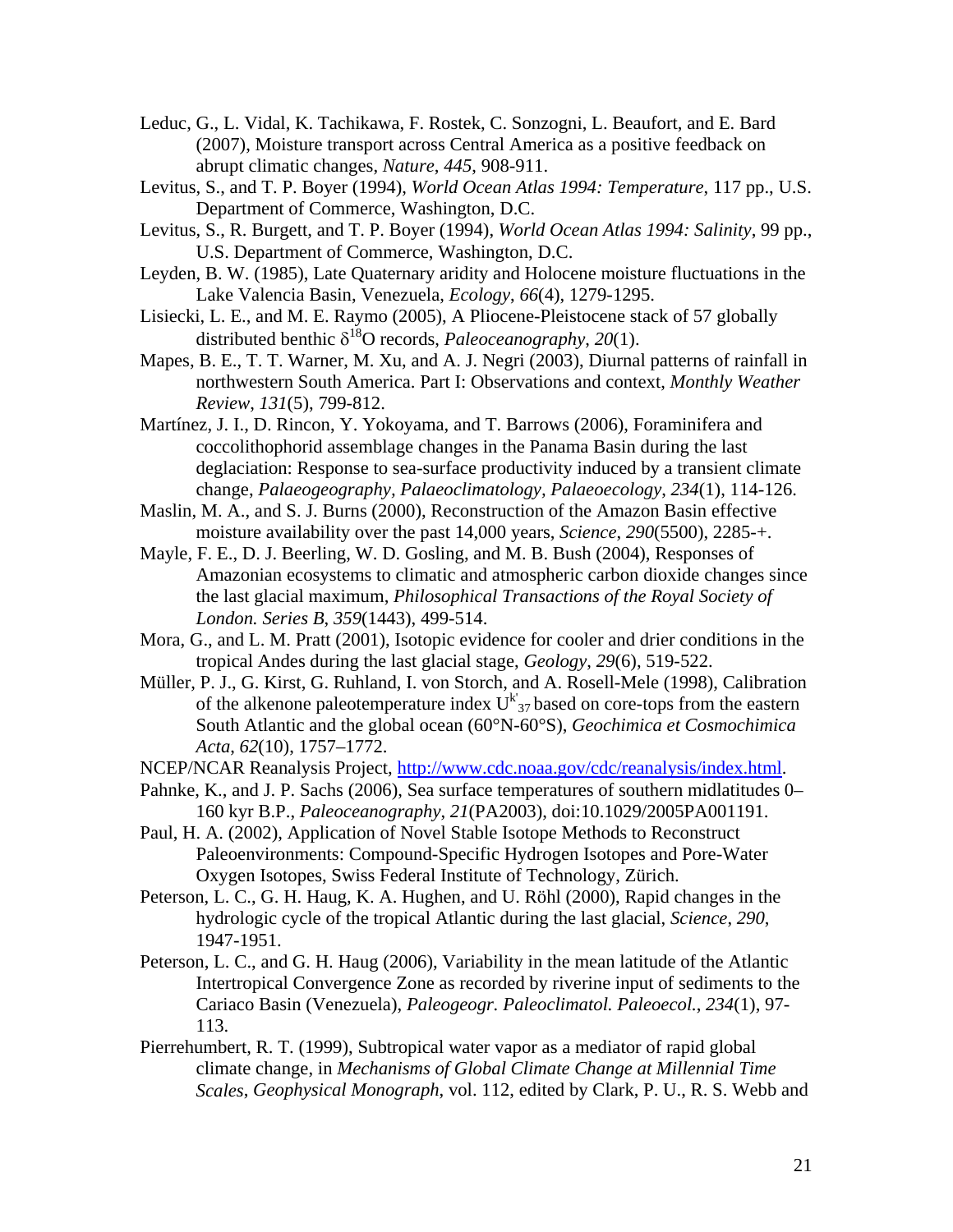L. Keigwin, pp. 339-360, American Geophysical Union, Washington, DC, United States.

- Poveda, G., and O. J. Mesa (1997), Feedbacks between hydrological processes in tropical South America and large-scale ocean-atmospheric phenomena, *Journal of Climate*, *10*(10), 2690-2702.
- Poveda, G., and O. J. Mesa (2000), On the existence of Lloro (the rainiest locality on earth): Enhanced ocean-land-atmosphere interaction by a low-level jet, *Geophysical Research Letters*, *27*(11), 1675-1678.
- Poveda, G., A. Jaramillo, M. M. Gil, N. Quiceno, and R. I. Mantilla (2001), Seasonality in ENSO-related precipitation, river discharges, soil moisture, and vegetation index in Colombia, *Water Resources Research*, *37*(8), 2169-2178.
- Prahl, F. G., L. A. Muehlhausen, and D. L. Zahnle (1988), Further evaluation of longchain alkenones as indicators of paleoceanographic conditions, *Geochimica et Cosmochimica Acta*, *52*(9), 2303-2310.
- Prahl, F. G., B. N. Popp, D. M. Karl, and M. A. Sparrow (2005), Ecology and biogeochemistry of alkenone production at Station ALOHA, *Deep Sea Research Part I: Oceanographic Research Papers*, *52*(5), 699-719.
- Ramaswamy, V., and a. m. o. I. W. G. I (2001), Radiative forcing of climate change, Cambridge University Press.
- Restrepo, J. D., and B. Kjerfve (2000), Water discharge and sediment load from the western slopes of the Colombian Andes with focus on Rio San Juan, *The Journal of Geology*, *108*, 17-33.
- Restrepo, J. D., and B. Kjerfve (2002), The San Juan Delta, Colombia: tides, circulations, and salt dispersion, *Continental Shelf Research*, *22*(8), 1249-1267.
- Rodríguez-Rubio, E., and J. Stuardo (2002), Variability of photosynthetic pigments in the Colombian Pacific Ocean and its relationship with the wind field using ADEOS-I data, *Proceedings of the Indian Academy of Sciences*, *11*(3), 227-236.
- Rodríguez-Rubio, E., W. Schneider, and R. Abarca del Río (2003), On the seasonal circulation within the Panama Bight derived from satellite observations of wind, altimetry and sea surface temperature, *Geophysical Research Letters*, *30*(7), doi:10.1029/2002GL016794.
- Rozanski, K., L. Araguás-Araguás, and R. Gonfiantini (1992), Relation between longterm trends of oxygen-18 isotope composition of precipitation and climate, *Science*, *258*, 981-985.
- Rozanski, K., L. Araguas-Araguas, and R. Gonfiantini (1993), Isotopic patterns in modern global precipitation, in *Climate Change in Continental Isotopic Records*, vol. 78, edited by Swart, P. K., et al., pp. 1-37, AGU Geophys. Monogr.
- Rühlemann, C., S. Mulitza, P. J. Müller, G. Wefer, and R. Zahn (1999), Warming of the tropical Atlantic Ocean and slowdown of thermohaline circulation during the last deglaciation, *Nature*, *402*, 511-514.
- Sachse, D., J. Radke, and G. Gleixner (2004), Hydrogen isotope ratios of recent lacustrine sedimentary n-alkanes record modern climate variability, *Geochimica et Cosmochimica Acta*, *68*(23), 4877-4889.
- Sachse, D., J. Radke, and G. Gleixner (2006), δD values of individual n-alkanes from terrestrial plants along a climatic gradient - Implications for the sedimentary biomarker record, *Organic Geochemistry*, *37*(4), 469-483.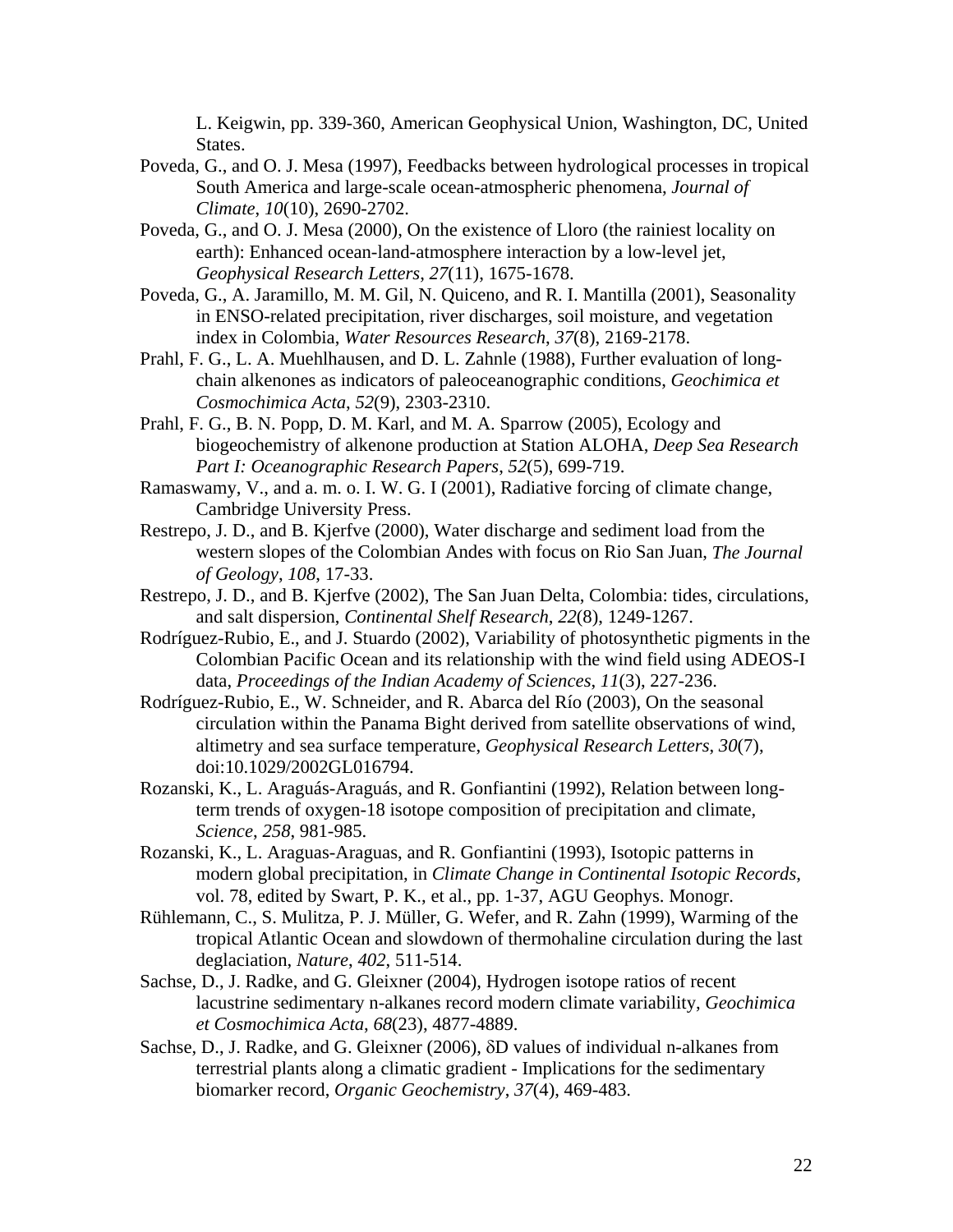- Sauer, P. E., T. I. Eglinton, J. M. Hayes, A. Schimmelmann, and A. L. Sessions (2001), Compound-specific D/H ratios of lipid biomarkers from sediments as a proxy for environmental and climatic conditions, *Geochimica et Cosmochimica Acta*, *65*(2), 213-222.
- Schmidt, M. W., H. J. Spero, and D. W. Lea (2004), Links between salinity variation in the Caribbean and North Atlantic thermohaline circulation, *Nature*, *428*, 160 - 163.
- Schmittner, A., C. Appenzeller, and T. F. Stocker (2000), Enhanced Atlantic freshwater export during El Niño, *Geophysical Research Letters*, *27*(8), 1163-1166.
- Schmittner, A., and A. C. Clement (2002), Sensitivity of the thermohaline circulation to tropical and high latitude freshwater forcing during the last glacial-interglacial cycle, *Paleoceanography*, *17*(2), 10.1029/2000PA000591.
- Schouten, S., J. Ossebaar, K. Schreiber, M. V. M. Kienhuis, G. Langer, A. Benthien, and J. Bijma (2006), The effect of temperature, salinity and growth rate on the stable hydrogen isotopic composition of long chain alkenones produced by *Emiliania huxleyi* and *Gephyrocapsa oceanica*, *Biogeosciences*, *3*, 113-119.
- Schrag, D. P., J. F. Adkins, K. McIntyre, J. L. Alexander, D. A. Hodell, C. D. Charles, and J. F. McManus (2002), The oxygen isotopic composition of seawater during the Last Glacial Maximum, *Quaternary Science Reviews*, *21*, 331-342.
- Sessions, A. L., T. W. Burgoyne, A. Schimmelmann, and J. M. Hayes (1999), Fractionation of hydrogen isotopes in lipid biosynthesis, *Organic Geochemistry*, *30*(9), 1193-1200.
- Sessions, A. L., T. W. Burgoyne, and J. M. Hayes (2001), Correction of  $H_3^+$  contributions in hydrogen isotope ratio monitoring mass spectrometry, *Analytical Chemistry*, *73*(2), 192-199.
- Sessions, A. L., S. P. Sylva, R. E. Summons, and J. M. Hayes (2004), Isotopic exchange of carbon-bound hydrogen over geologic timescales, *Geochimica et Cosmochimica Acta*, *68*(7), 1545-1559.
- Small, R. J. O., S. P. de Szoeke, and S.-P. Xie (2007 in press), The Central American mid-summer drought: Regional aspects and large scale forcing, *Journal of Climate*.
- Stocker, T. F., and D. G. Wright (1991), Rapid transitions of the ocean's deep circulation induced by changes in surface water fluxes, *Nature*, *351*, 729-732.
- Stocker, T. F., and S. J. Johnsen (2003), A minimum thermodynamic model for the bipolar seesaw, *Paleoceanography*, *18*(4), 1087, doi: 1010.1029/2003PA000920.
- Stott, L., K. Cannariato, R. Thunell, G. H. Haug, A. Koutavas, and S. Lund (2004), Decline of surface temperature and salinity in the western tropical Pacific Ocean in the Holocene epoch, *Nature*, *431*(7004), 56-59.
- Stott, L. D., C. Poulsen, S. Lund, and R. Thunell (2002), Super ENSO and global climate oscillations at millennial time scales, *Science*, *297*, 222-226.
- Stouffer, R. J., D. Seidov, and B. J. Haupt (2007), Climate response to external sources of freshwater: North Atlantic *versus* the Southern Ocean, *Journal of Climate*, *23*(3), 436-448.
- Stute, M., J. F. Clark, P. Schlosser, W. S. Broecker, and G. Bonani (1995), A 30,000-Yr Continental Paleotemperature Record Derived from Noble-Gases Dissolved in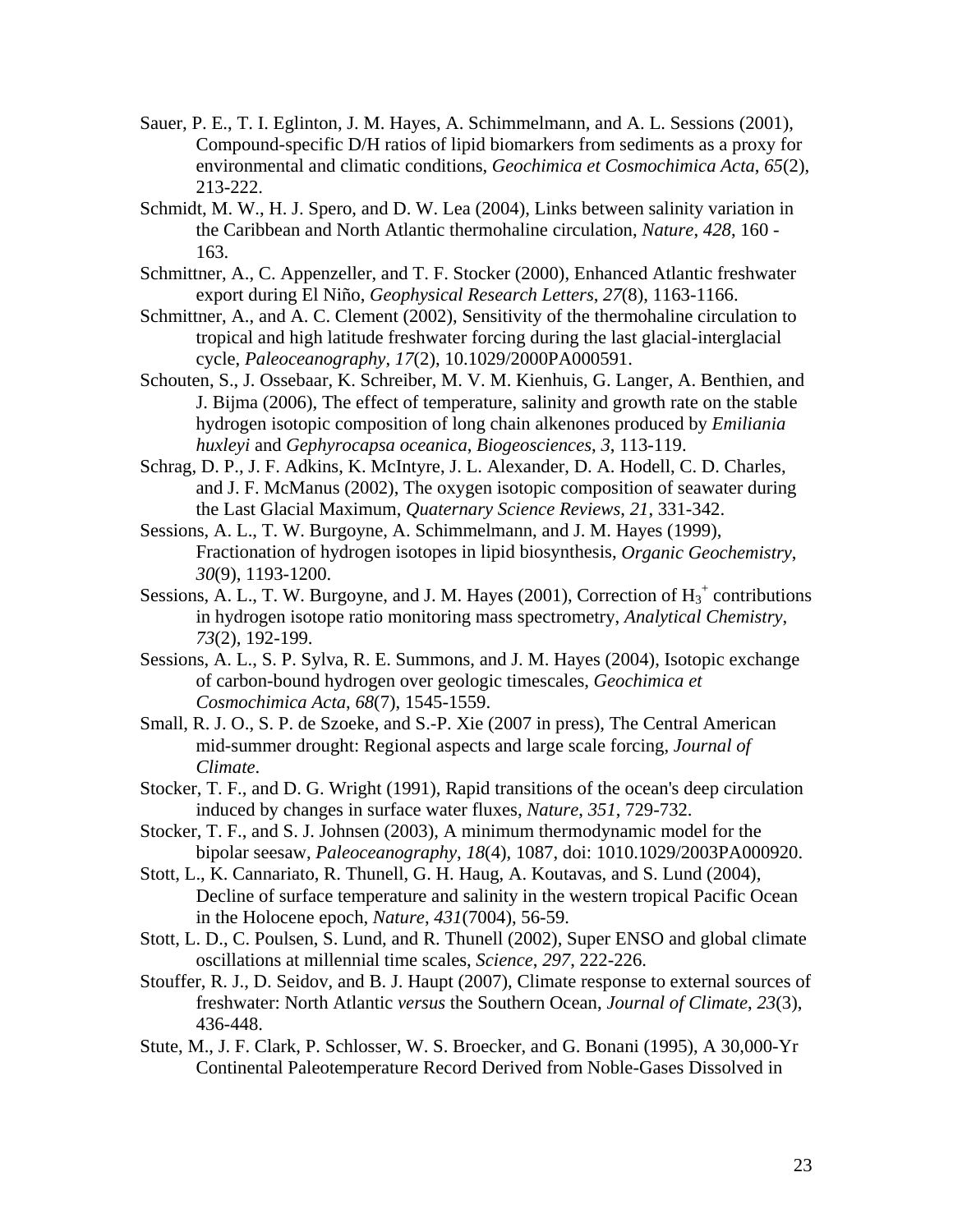Groundwater from the San-Juan Basin, New-Mexico, *Quaternary Research*, *43*(2), 209-220.

- Tedesco, K., and R. Thunell (2003), High resolution tropical climate record for the last 6,000 years, *Geophysical Research Letters*, *30*(17), doi: 10.1029/2003GL017959.
- Timmermann, A., F. B. Justino, F.-F. Jin, and H. Goosse (2004), Surface temperature control in the North and tropical Pacific during the last glacial maximum, *Climate Dynamics*, *23*, 353-370.
- Timmermann, A., U. Krebs, F. Justino, H. Goosse, and T. S. Ivanochko (2005), Mechanisms for millennial-scale global synchronization during the last glacial period, *Paleoceanography*, *20*(PA4008), doi: 10.1029/2004PA001090.
- Timmermann, A., S. Lorenz, S.-I. An, A. Clement, and S.-P. Xie (2007a), The effect of orbital forcing on the mean climate and variability of the tropical Pacific, *Journal of Climate*, *accepted*.
- Timmermann, A., Y. Okumura, S.-I. An, A. Clement, B. Dong, E. Guilyardi, A. Hu, J. Jungclaus, U. Krebs, and M. Renold (2007b), The influence of a shutdown of the Atlantic meridional overturning circulation on ENSO, *Journal of Climate*, *in press*.
- Turner, L. J., and L. D. Delorme (1996), Assessment of <sup>210</sup>Pb data from Canadian lakes using the CIC and CRS models, *Environmental Geology*, *28*(2), 78-87.
- Turney, C. S. M., A. P. Kershaw, S. C. Clemens, N. Branch, P. T. Moss, and L. K. Fifield (2004), Millennial and orbital variations of El Niño/Southern Oscillation and high-latitude climate in the last glacial period, *Nature*, *428*(6980), 306-310.
- Vernekar, A. D., B. P. Kirtman, and M. J. Fennessy (2003), Low-level jets and their effects on the South American summer climate as simulated by the NCEP Eta Model, *Journal of Climate*, *16*(2), 297–311.
- Waelbroeck, C., L. Labeyrie, E. Michel, J. C. Duplessy, J. F. McManus, K. Lambeck, E. Balbon, and M. Labracherie (2002), Sea-level and deep water temperature changes derived from benthic foraminifera isotopic records, *Quaternary Science Reviews*, *21*, 295-305.
- Wang, X., A. S. Auler, R. L. Edwards, H. Cheng, E. Ito, and M. Solheid (2006), Interhemispheric anti-phasing of rainfall during the last glacial period, *Quaternary Science Reviews*, *25*(23-24), 3391-3403.
- Wang, X. F., A. S. Auler, R. L. Edwards, H. Cheng, P. S. Cristalli, P. L. Smart, D. A. Richards, and C. C. Shen (2004), Wet periods in northeastern Brazil over the past 210 kyr linked to distant climate anomalies, *Nature*, *432*(7018), 740-743.
- Weldeab, S., R. R. Schneider, and M. Kolling (2006), Deglacial sea surface temperature and salinity increase in the western tropical Atlantic in synchrony with high latitude climate instabilities, *Earth and Planetary Science Letters*, *241*(3-4), 699- 706.
- Xie, S.-P., and J. A. Carton (2004), Tropical Atlantic variability: Patterns, mechanisms, and impacts, in *Earth Climate: The Ocean-Atmosphere Interaction*, *Geophysical Monograph*, vol. 147, edited by Wang, C., S.-P. Xie and J. A. Carton, pp. 121- 142, AGU, Washington D.C.
- Xie, S.-P., T. Miyama, Y. Wang, H. Xu, S. P. de Szoeke, R. J. Small, K. J. Richards, T. Mochizuki, and T. Awaji (2007), A regional ocean-atmosphere model for eastern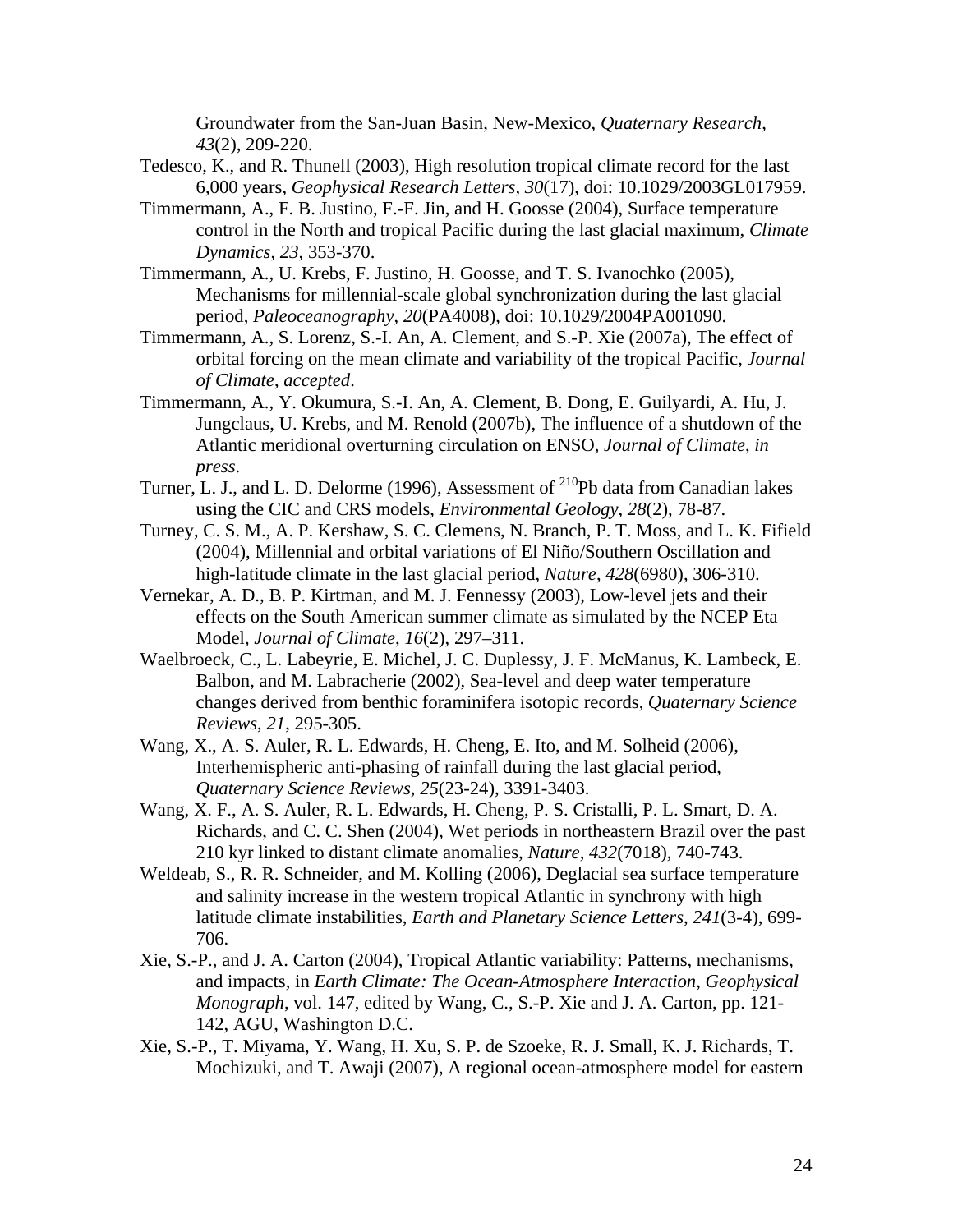Pacific climate: Towards reducing tropical biases, *Journal of Climate*, *20*, 1504- 1522.

- Xie, S. P., H. M. Xu, W. S. Kessler, and M. Nonaka (2005), Air-sea interaction over the eastern Pacific warm pool: Gap winds, thermocline dome, and atmospheric convection, *Journal of Climate*, *18*(1), 5-20.
- Xu, H., S. P. Xie, Y. Wang, and R. J. Small (2005), Effects of Central American mountains on the eastern Pacific winter ITCZ and moisture transport, *Journal of Climate*, *18*, 3856-3873.
- Yakir, D., and M. J. DeNiro (1990), Oxygen and hydrogen isotope fractionation during cellulose metabolism in *Lemna gibba L*, *Plant Physiology*, *93*, 325-332.
- Zaucker, F., T. F. Stocker, and W. S. Broecker (1994), Atmospheric freshwater fluxes and their effect on the global thermohaline circulation, *Journal of Geophysical Research*, *99*(C6), 12443-12458.
- Zhang, R., and T. L. Delworth (2005), Simulated tropical response to a substantial weakening of the Atlantic thermohaline circulation, *Journal of Climate*, *18*(12), 1853-1860.
- Zhang, Z., and J. P. Sachs (2007), Hydrogen isotope fractionation in freshwater algae: I. Variations among lipids and species, *Organic Geochemistry*, *38*(4), 582-608.
- Ziveri, P., R. C. Thunell, and D. Rio (1995), Export production of coccolithophores in an upwelling region: Results from San Pedro Basin, Southern California Borderlands, *Marine Micropaleontology*, *24*(3-4), 335-358.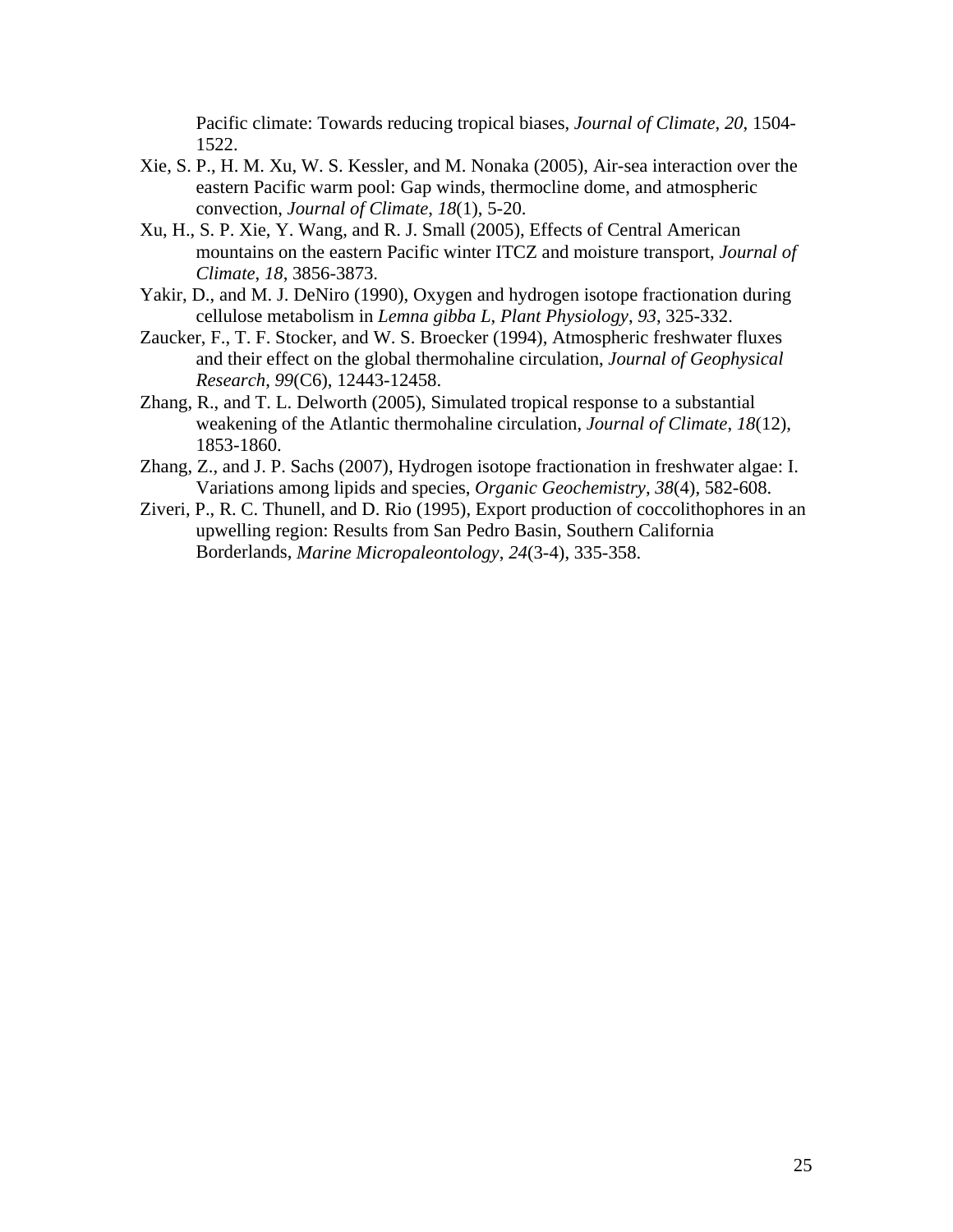# **Figures**



**Figure 1:** Annual changes in river discharge [*Coe and Olejniczak*, 1999], precipitation and δD of precipitation in Panama [*IAEA*, 2006] (Note inverted δD axis).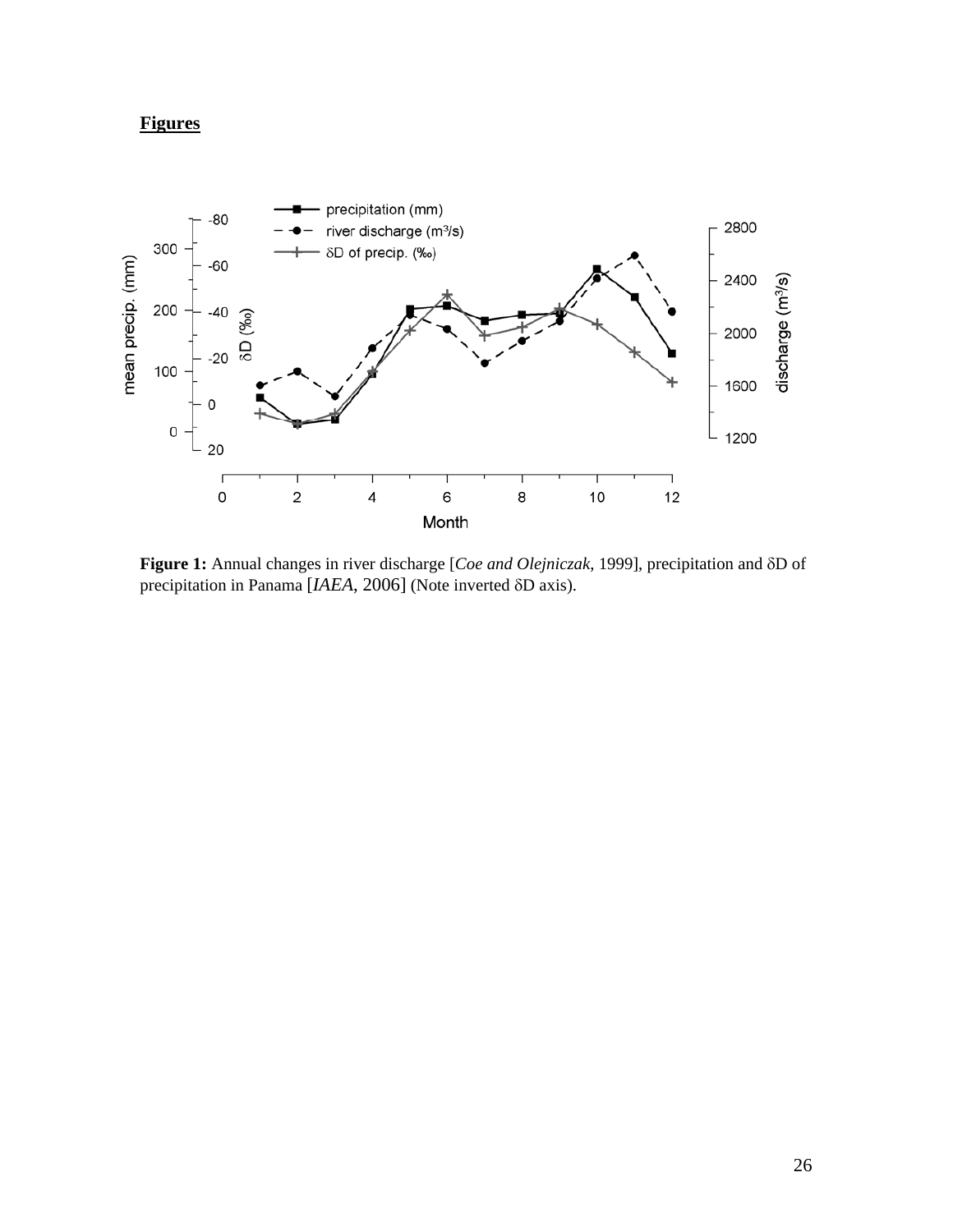

**Figure 2:** Core locations on a map of mean annual sea surface salinity [*Levitus et al.*, 1994].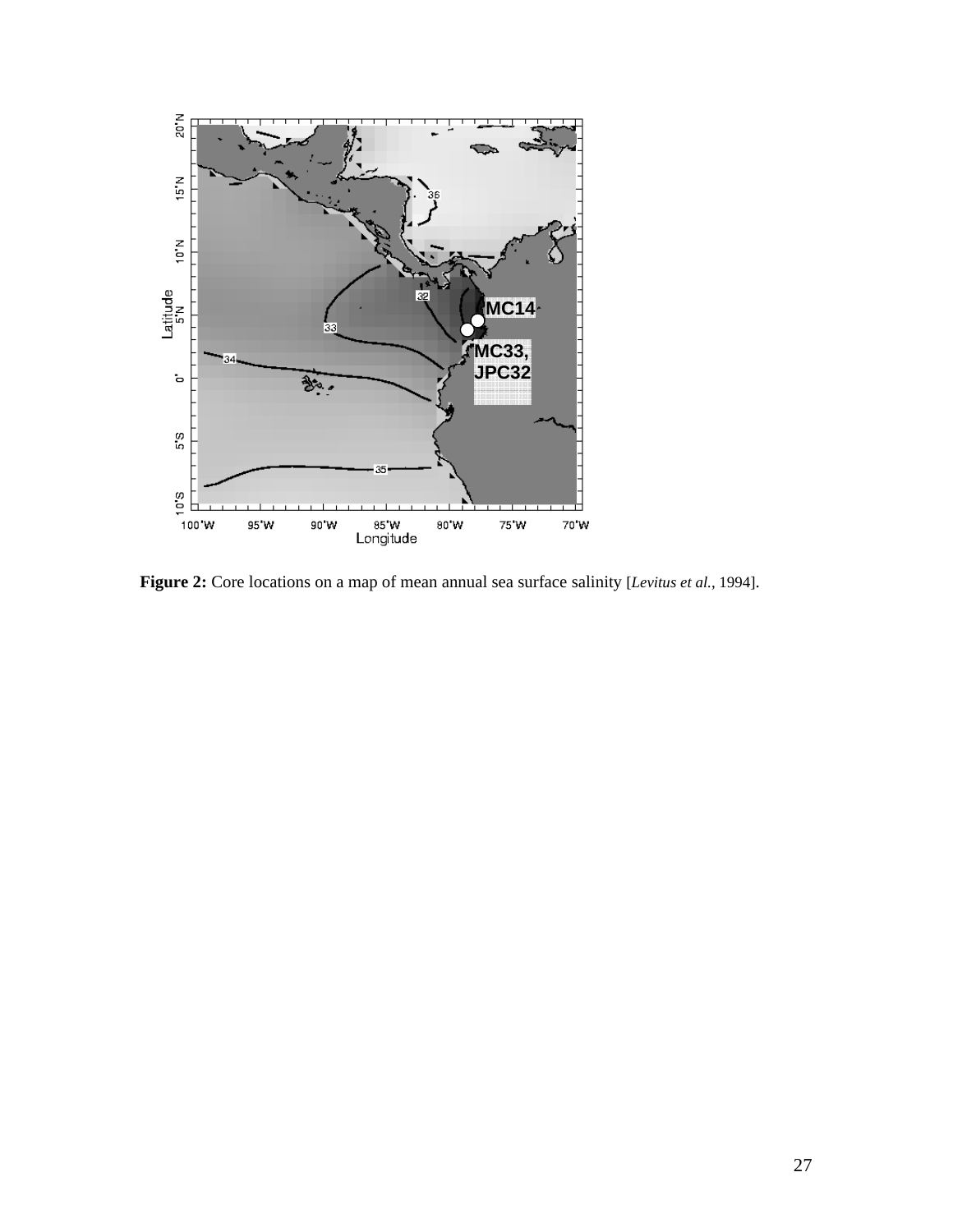

**Figure 3:** Alkenone δD *versus* water δD of culture studies. a) δDalk *vs.* δDwater for *E. huxleyi* and *G. oceanica* [*Schouten et al.*, 2006]. b) same as in a) but culture data from *Englebrecht and Sachs* [2005] (squares) and *Paul* [2002] (circles) for *E. huxleyi*.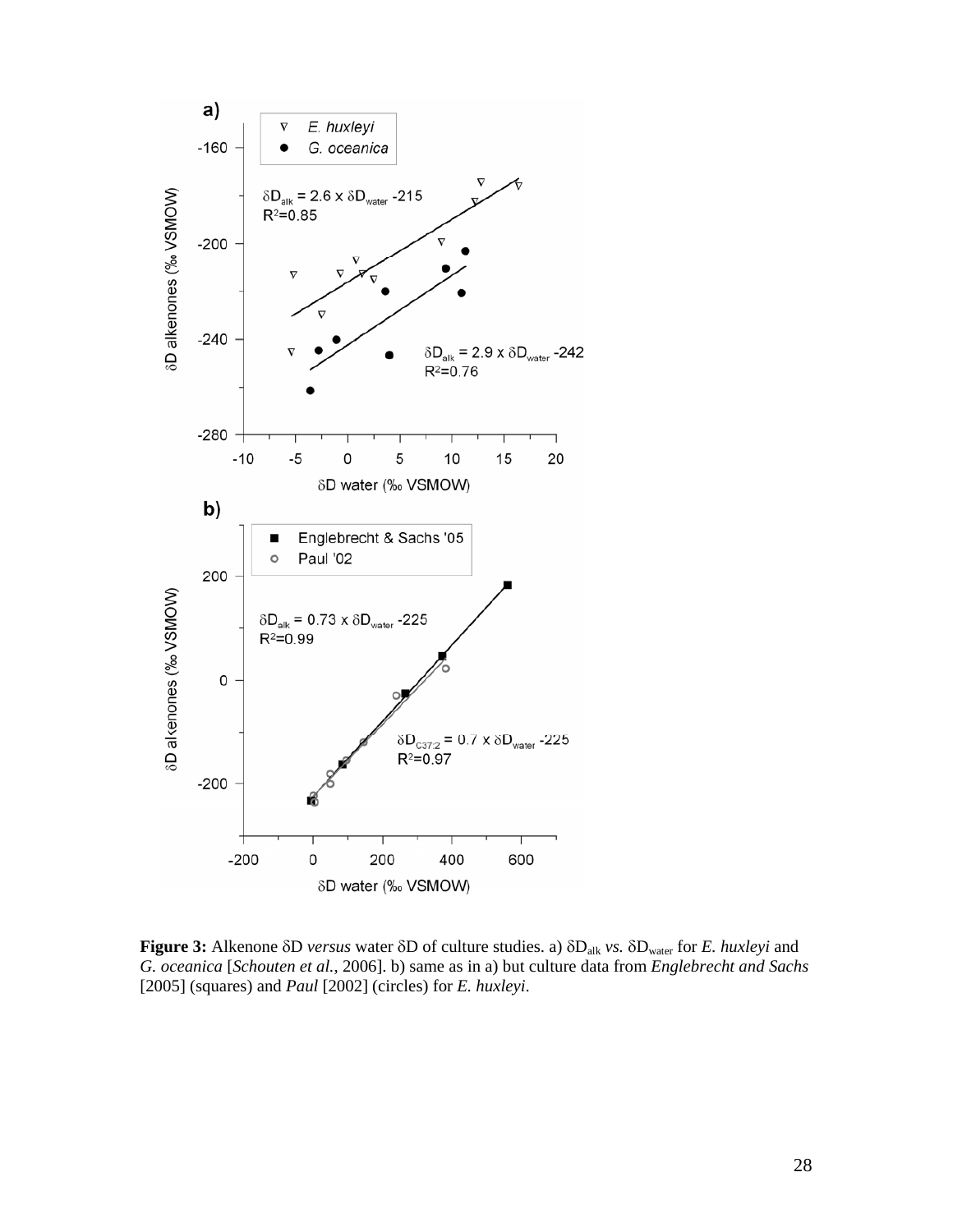

**Figure 4:** Age models for the multi-cores (MC14, MC33) and JPC32. a) <sup>210</sup>Pb profiles for MC14 and MC33. b) Benthic foraminiferal (*Uvigerina*)  $\delta^{18}O$  record of core JPC32 over the past 90 ka compared with the global benthic δ18O stack of *Lisiecki and Raymo* [2005], arrows mark tie points used to align the benthic record of JPC32 to the global  $\delta^{18}$ O stack. c) Age-depth plot for JPC32.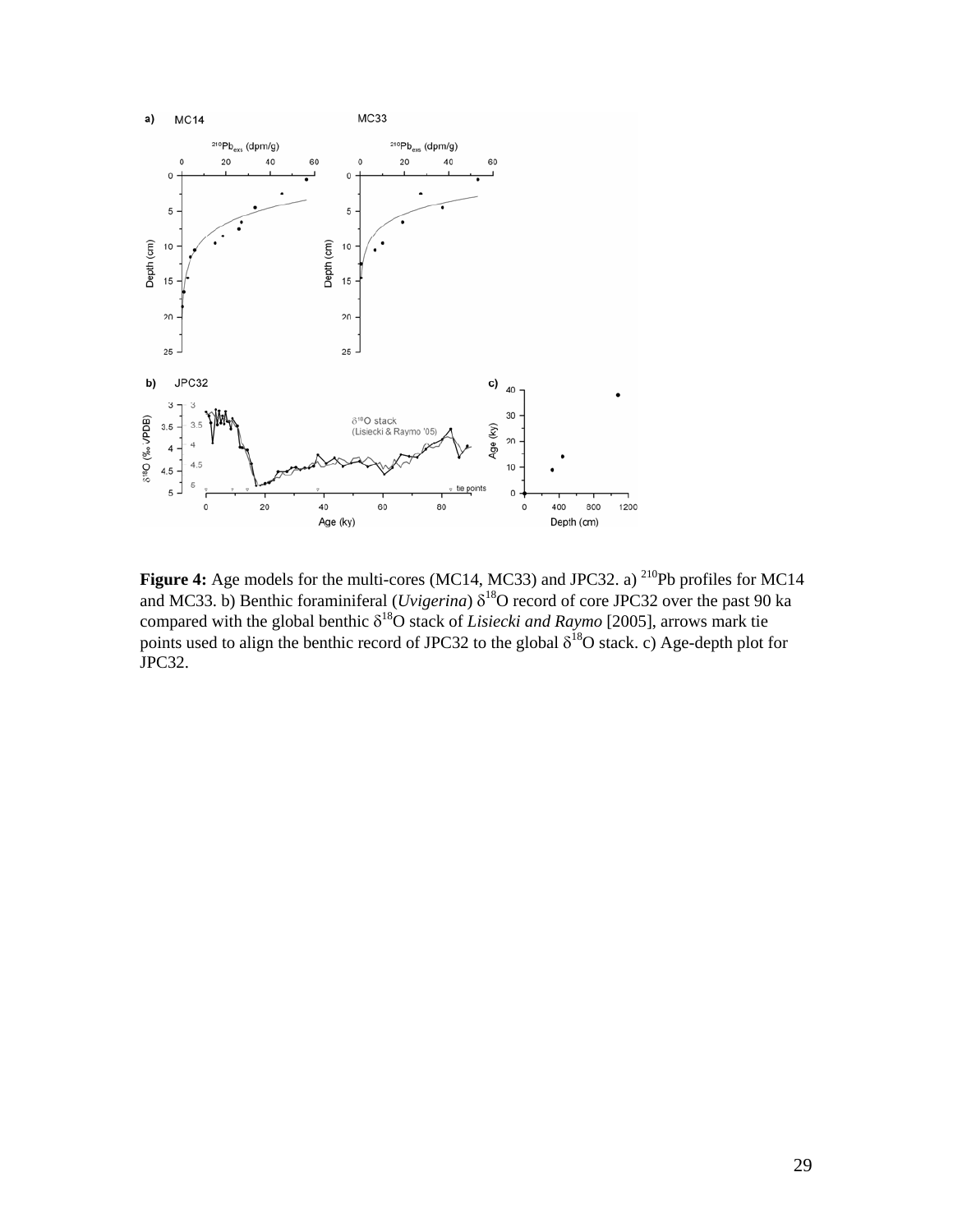

**Figure 5:**  $U_{37}^K$ -derived SST and  $\delta D_{\text{alk}}$  records of multi-cores MC14 (circles) and MC33 (crosses). a) SST and d) δDalk records over the past 300 and 400 years compared to b) mean annual discharge of Rio San Juan [*GRDC, The Global Runoff Data Centre*] and c) an instrumental record of precipitation in Panama (7-point running mean) [*STRI*, *Smithsonian Tropical Research Institute*]. e) Detailed view of the past ~100 years that are covered by the precipitation and discharge records. Note inverted δD axes.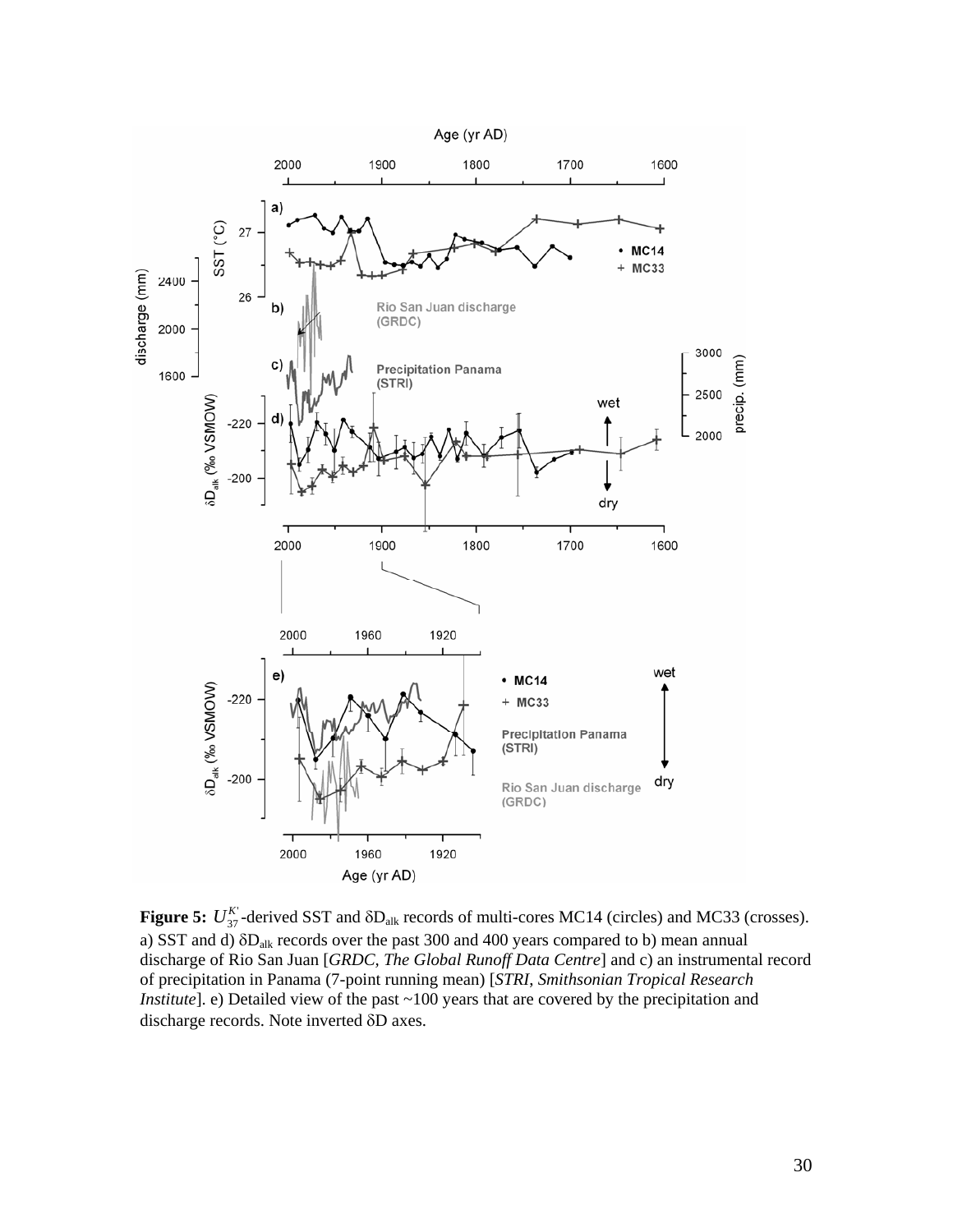

**Figure 6:** a) Alkenone-derived ( $U_{37}^K$ ) Sea surface temperature record from the eastern tropical Pacific (0°N) [*Kienast et al.*, 2006]. b) Mean annual insolation at 5°N. c)  $U_{37}^{K}$ -SST record from Panama Basin core KNR176-JPC32 (5°N). d) Benthic foraminiferal (*Uvigerina*)  $\delta^{18}O$  record and the global benthic  $\delta^{18}O$  stack of *Lisiecki and Raymo* [2005]. Gray bar marks the early deglacial SST cooling that coincides with Heinrich event H1.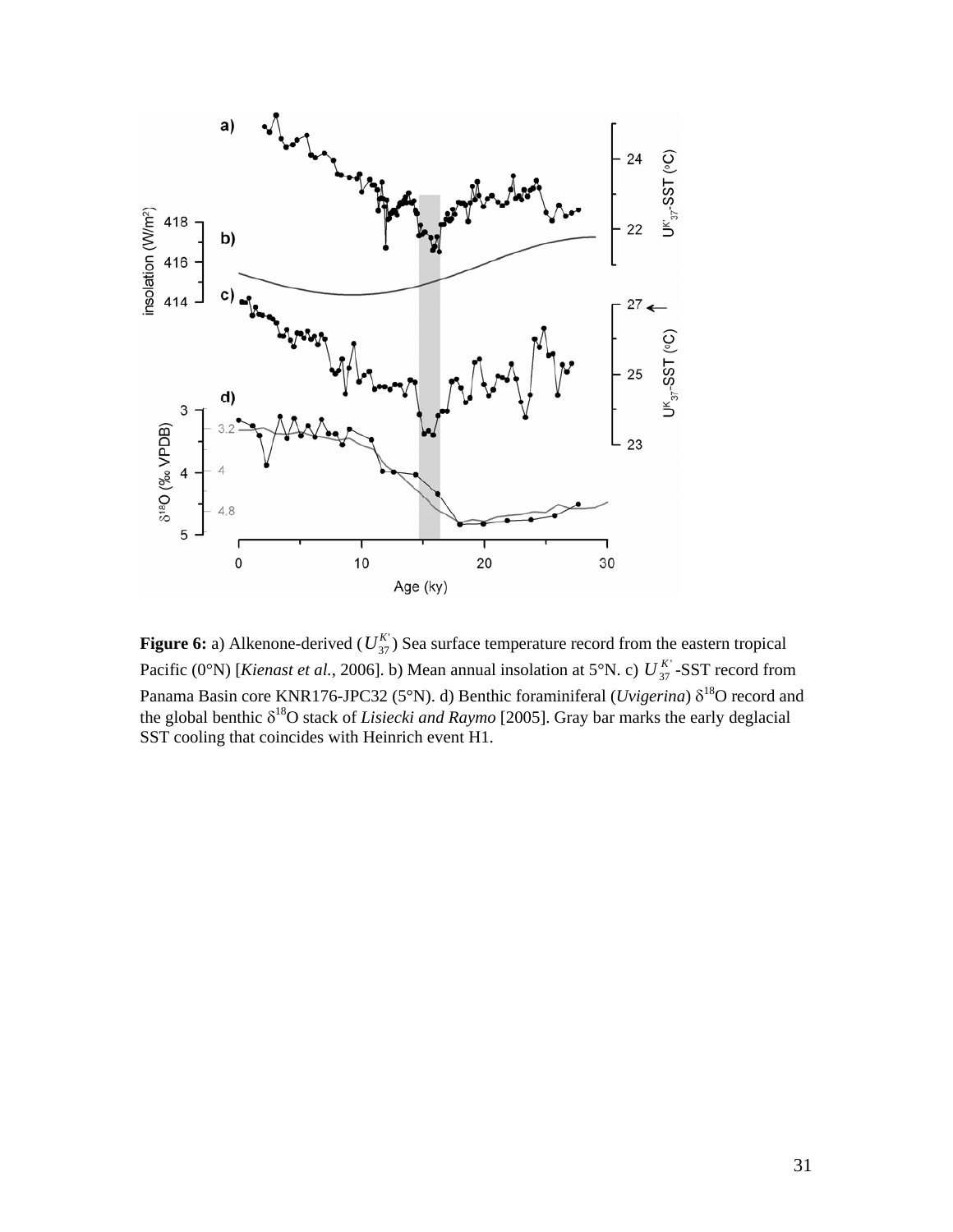

**Figure 7:** Paleo-records along core JPC32 compared to  $\delta^{18}O_{sw}$  records from the Caribbean and the Cariaco Basin reflectance record. a)  $\delta^{18}O_{sw}$  records from the Caribbean (ODP Site 999A (gray), VM28-122 (black) corrected for global ice volume changes using Waelbroeck *et al.* [2002]) that reflect changes in surface water salinity and thus precipitation [*Schmidt et al.*, 2004]. b) Reflectance record from the Cariaco Basin (ODP Site 1002) indicating changes in precipitation and runoff [*Peterson et al.*, 2000]. c) δDalk record along core JPC32 (black); gray curve is δDalk corrected for mean ocean δD changes (using the mean ocean δ18O curve of *Waelbroeck et al*. [2002] converted to  $\delta D$  using  $\delta D = \delta^{18}O*8.13+10.8$  [*Rozanski et al.*, 1993]) (Note inverted  $\delta D$ axis). d) *G. bulloides*  $\delta^{18}O$  record from JPC32. e)  $U_{37}^{K'}$ -derived SST record, arrow marks mean annual atlas SST at the core site [*Levitus and Boyer*, 1994]. f) Benthic foraminiferal (*Uvigerina*)  $\delta^{18}$ O record and the global benthic  $\delta^{18}$ O stack of *Lisiecki and Raymo* [2005]. Gray bar marks the early deglacial  $\delta D_{\text{alk}}$  decrease and associated SST cooling that coincide with Heinrich event H1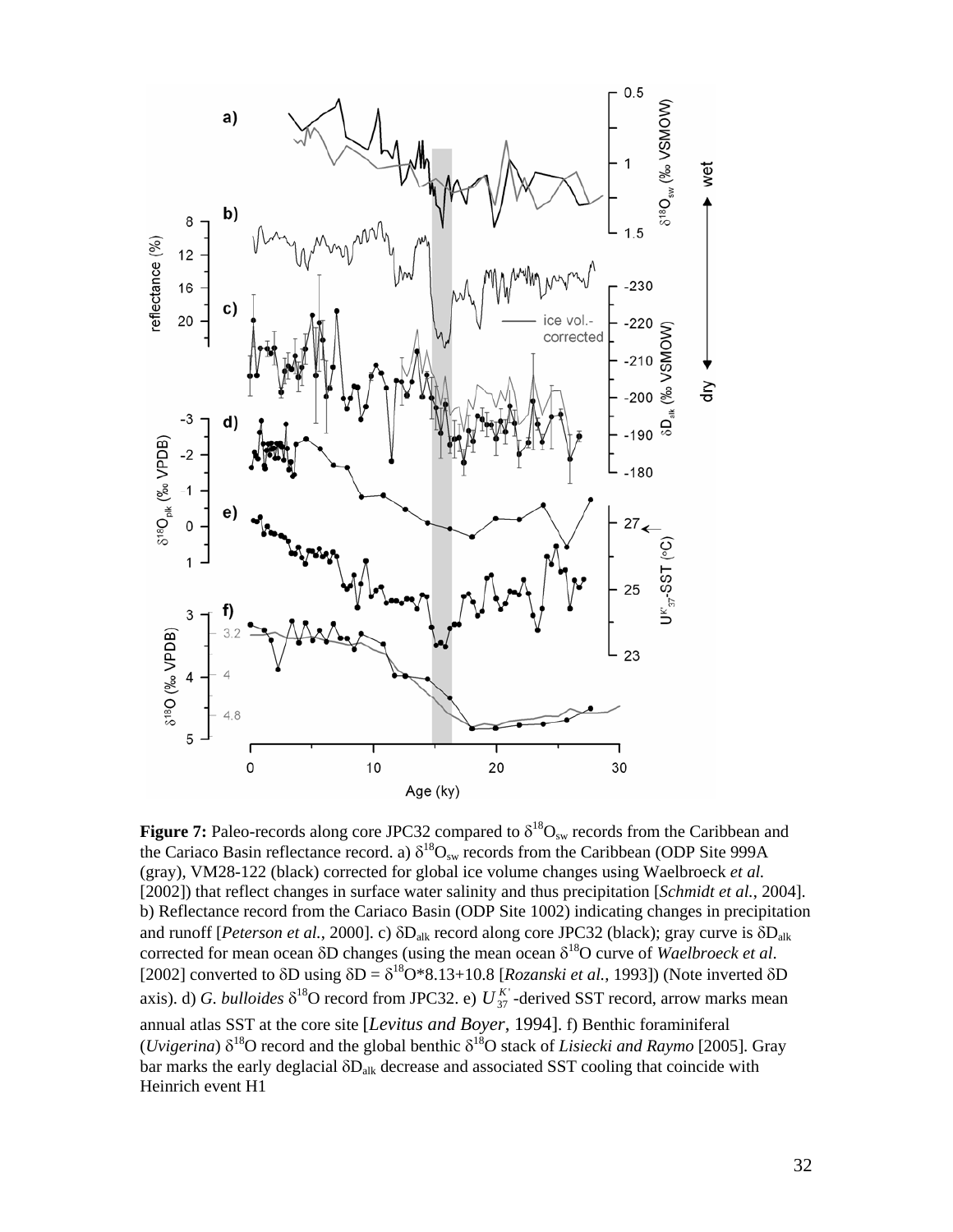

**Figure 8:** a) Alkenone δD record (note inverted δD axis) and b) alkenone accumulation rates along core JPC32 compared to c) coccolithophorid (*E. huxleyi* and *G. oceanica*) abundances in ODP core 677B [*Martínez et al.*, 2006].